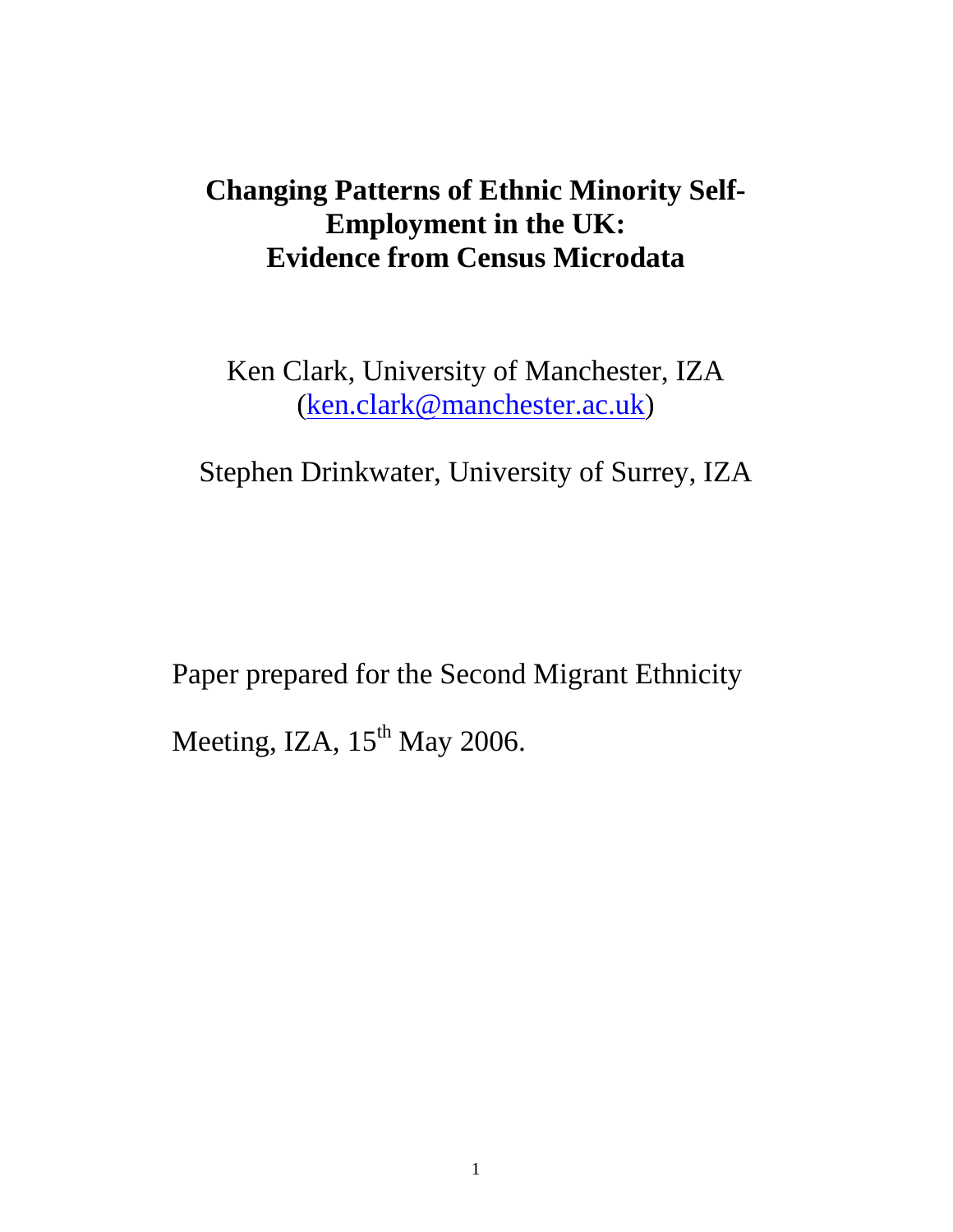#### **Abstract**

The over-representation of certain non-white immigrant groups in self-employment is, in common with other developed countries, a notable feature of the UK labour market. During the 1980s the non-white self-employment rate grew by 95% compared to growth of 52% for whites. The 1990s, however, have seen overall selfemployment rates plateau. Despite this, some minority groups have seen continued growth whilst others, particularly Chinese and Indian males and Pakistani, Bangladeshi and Chinese females, have seen their self-employment propensities decline. In this paper we use evidence from microdata samples from the 1991 and 2001 UK Censuses to investigate these trends in ethnic entrepreneurship. Using decomposition methods we find that, for males from the Asian groups, changes in observable characteristics associated with an increasing proportion of second generation individuals explains much of the decline in self-employment. This is also true of Chinese females. The dynamics of Black male and Pakistani/Bangladeshi female entrepreneurship are less easy to explain.

Keywords: self-employment, entrepreneurship, ethnicity, immigrants. JEL Codes: J23, J7.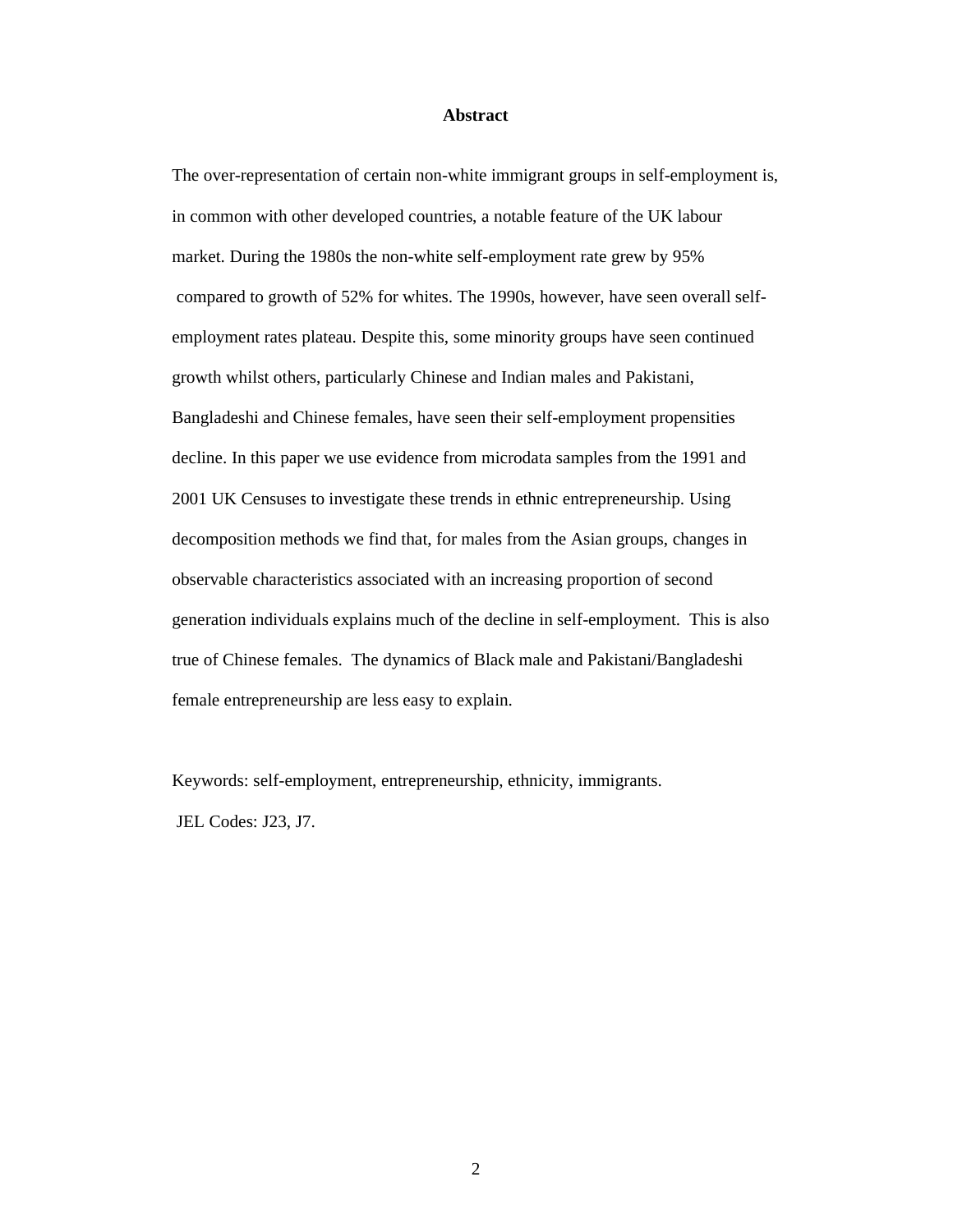#### **1. Introduction**

There is considerable ethnic diversity in self-employment rates in the UK. While some immigrant ethnic groups are much more likely than the majority white community to be found in self-employment, other groups belie the stereotype of the minority businessperson. Furthermore ethnic entrepreneurship matters for welfare: self-employment may be a positive choice to exploit particular talents or motivations and may be rewarding both financially and in terms of life or job satisfaction. On the other hand, running a marginal business may be the only alternative to a labour market in which discrimination limits the opportunities available to certain groups. In this paper we use Census microdata to examine how patterns of ethnic entrepreneurship have changed in the UK between 1991 and 2001.

Compared to the 1980s, when there was a rapid rise in self-employment in the UK, the self-employment rate remained relatively static in the following decade. Some aggregate statistics are presented in Figure 1. Growth in the 1980s has been attributed to a number of factors including changes in attitudes to entrepreneurship and business, the prevailing policy environment which encouraged business start-ups and the push from (long-term) unemployment (Weir, 2003). By contrast the 1990s saw a generally much more favourable paid labour market than the previous decade which may have accounted for the slow-down in the growth rate of entrepreneurship.

By the time of the 2001 Census it remained the case, however, that there was considerable ethnic diversity in self-employment. In this paper we describe patterns and trends in ethnic self-employment between the two Census years of 1991 and 2001, to examine both the dynamics and diversity of how ethnic entrepreneurship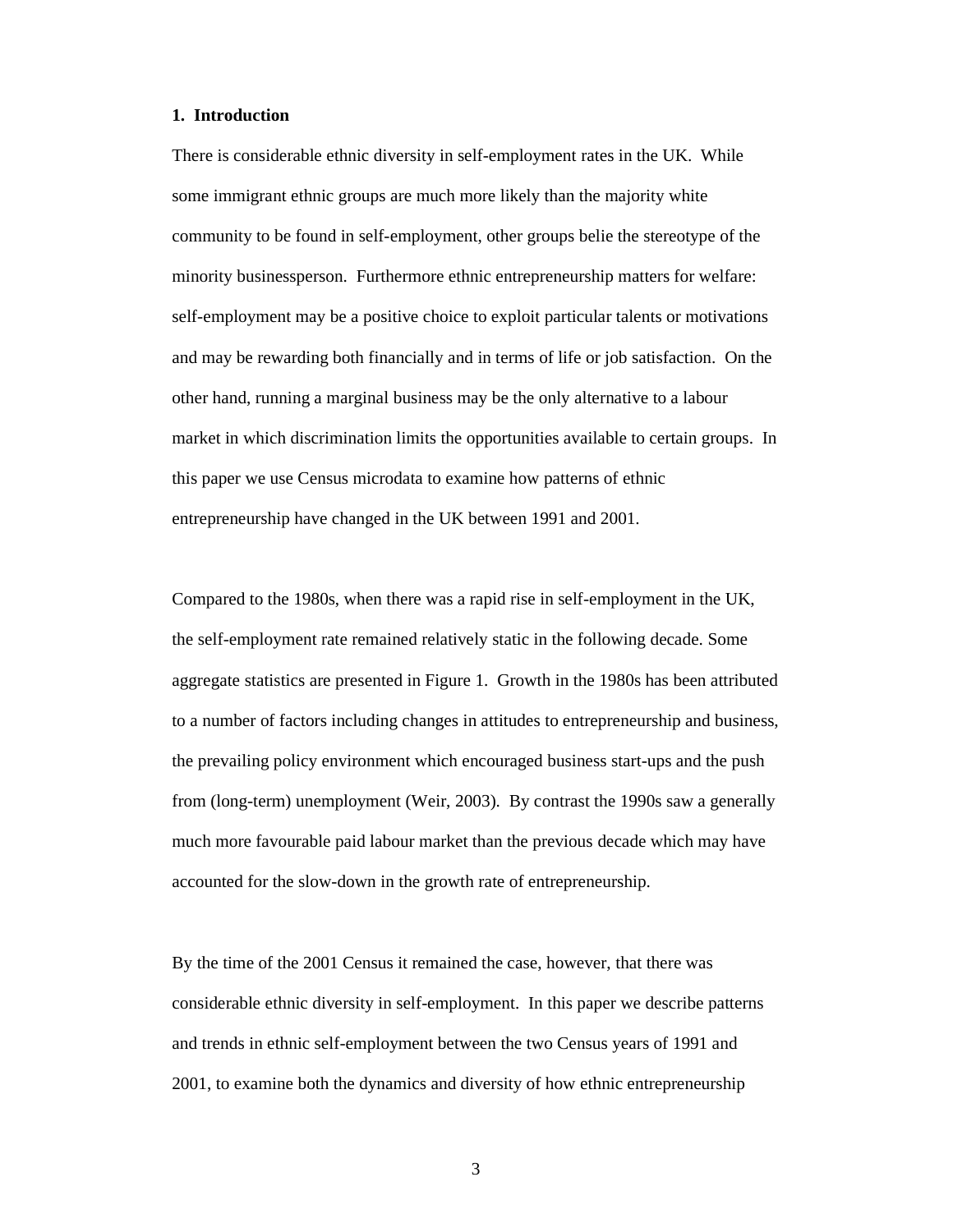changed over this period. It turns out to be of particular importance to consider how the growth of the numbers and characteristics of second-generation immigrants (a term we apply to the UK born offspring of immigrant, non-white, ethnic minority individuals) have impacted on the self-employment rates of different groups.

The remainder of the paper proceeds as follows. In the next section we describe that data sets used in the paper, while section 3 describes the nature of ethnic selfemployment. Section 4 presents a decomposition analysis of changes in selfemployment rates through time while section 5 concludes.

### **2. Data and Descriptive Statistics**

We employ data from the 1991 and 2001 population censuses. These are known as the Individual Samples of Anonymised Records (SARs) and consist of a 2% (in 1991) and 3% (in 2001) sample of all Census returns. The detailed empirical investigation of ethnic minority self-employment rates over this period of time can only be undertaken using Census data as no other data set contains sufficient observations from each separate ethnic minority group to enable detailed disaggregation by ethnicity. Such disaggregation is necessary due to the diverse behaviour of different ethnic groups.

Clark and Drinkwater (2005) provide more detail on the issues involved in matching the data between the two Census data sets and deriving the relevant variables. In this paper we consider the following 8 ethnic groups which can be consistently identified in both data sets: White, Black African, Black Caribbean, Indian, Pakistani, Bangladeshi, Chinese, Other (see Simpson and Akinwale, 2004 and ONS, 2006 for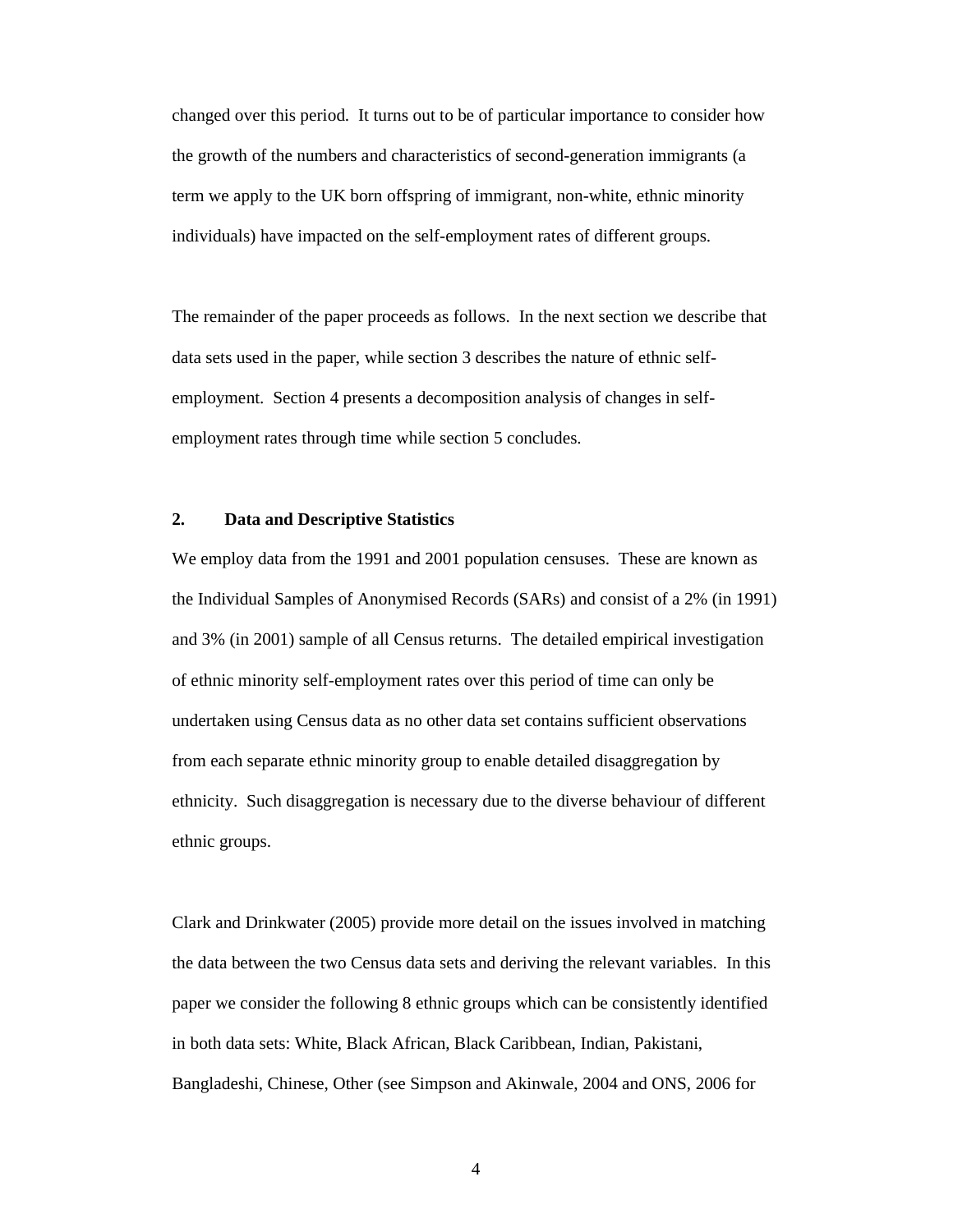justification for using these groups). In some analyses we combine the two Black groups and the Pakistani and Bangladeshi groups. Self-employment is identified by Census respondents' answers to questions about their economic activity. It is thus self-assessed and is not checked by the Census authorities. However, since the selfemployed and paid-employed are taxed in distinct ways in the UK, it seems likely that the vast majority of individuals will be able to correctly assign themselves to the appropriate sector.

 In Figure 2 we put into context ethnic minority self-employment in the UK by graphing the distribution of activity of the working age population excluding students. This is done by ethnicity, gender and year for the eight ethnic groups described above. For males in Figure 2(a), overall around 13-14% of the working age population is engaged in self-employment but there is considerable ethnic variation around this. Chinese and Indian males have relatively high proportions in self-employment, followed by Pakistanis, Whites and Bangladeshis. The two Black groups have the lowest self-employed proportions. The figure also demonstrates the substantially higher unemployment rates faced by non-white ethnic groups in the UK (this is analysed in more detail by Blackaby et al., 2002 and Clark and Drinkwater, 2005).

Over time, for males, there has not been a lot of change in the proportions who are self-employed. Slight increase for Whites, Pakistanis, Bangladeshis, and the Black groups contrast with declining proportions for Indians and Chinese. The fall for the latter group is particularly noticeable. The overall trend of relatively flat selfemployment rates across the 1990s is in line with other research (Weir, 2003). More noticeable about the comparison through time for males is the quantitatively greater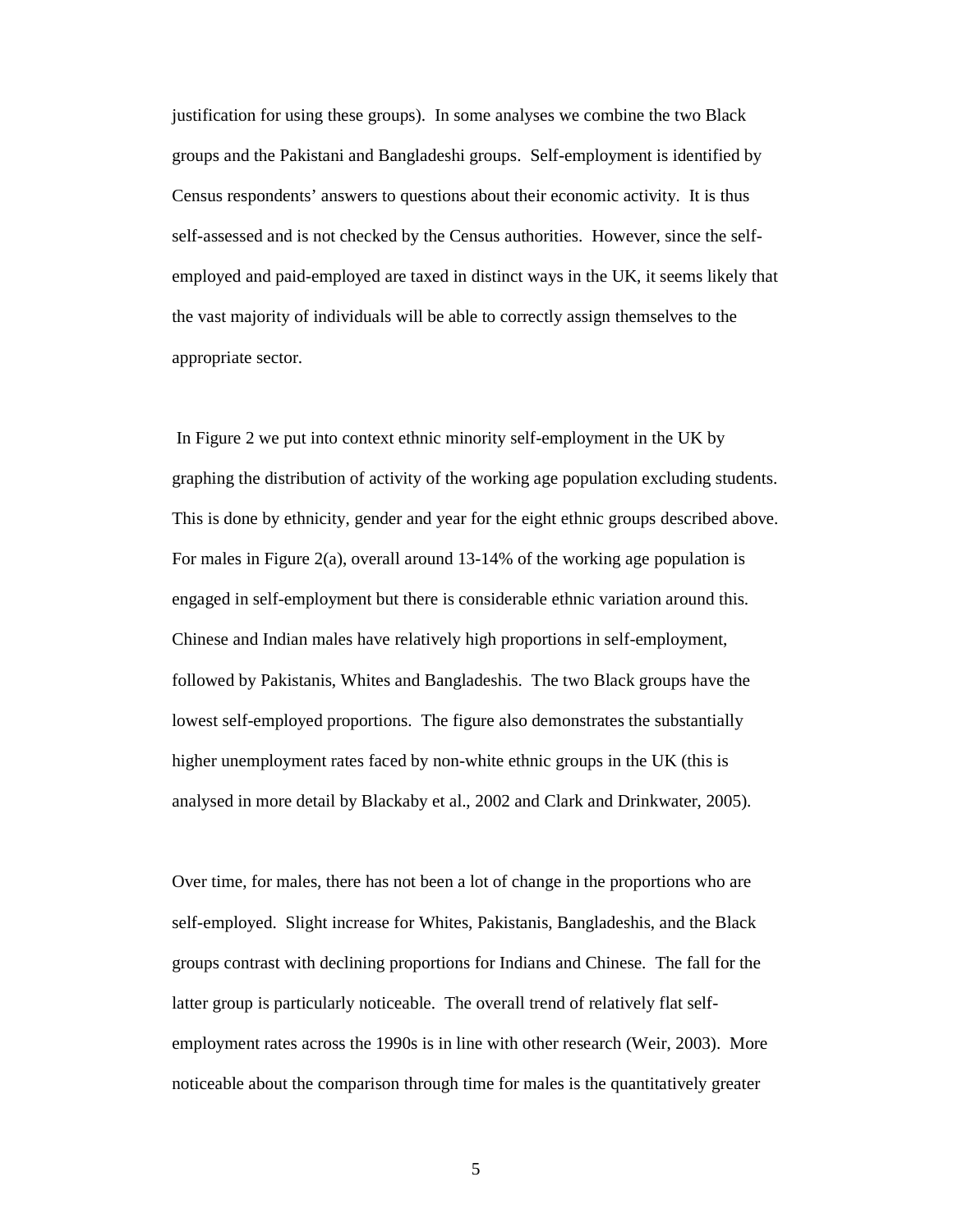change in the other proportions: paid-employment has grown for Black Africans, Indians, Pakistanis, Bangladeshis and the Chinese however economic inactivity has also grown for all these groups. Indeed every one of the groups exhibits an increase in the proportion economically inactive. This has been a general trend for males in the UK linked in part to higher numbers claiming Invalidity or Incapacity Benefit (Gregg and Wadsworth, 1999; Disney, 1999).

Turning to Figure 2(b), it is clear that self-employment is much less important for females, with negligible proportions for some groups. The only exception is for the Chinese where 12-13% of the working age population were self-employed. Female self-employment is generally thought to have been on the increase (Parker, 2004) but there is little evidence of that here. Paid-employment, on the other hand, has increased for females from all of the ethnic groups, with a corresponding shrinkage in the proportions of females counted as inactive.

Table 1 presents, *inter alia*, an alternative measure of the extent of self-employment namely self-employment rates calculated as the proportion of all those in paid and self-employment. This is the standard measure used in the literature and, expressing the numbers self-employed over a different denominator emphasises a number of features of the data. The decline in self-employment rates amongst Chinese and Indian males is apparent, however it is clear that rising female paid-employment among Pakistani and Bangladeshi females has accompanied a substantial decrease in the self-employment rate for these groups. It is likely that for Indian and Chinese males, as well as South Asian women, younger cohorts entering the labour market are choosing paid-employment rather than self-employment. Further exploration of this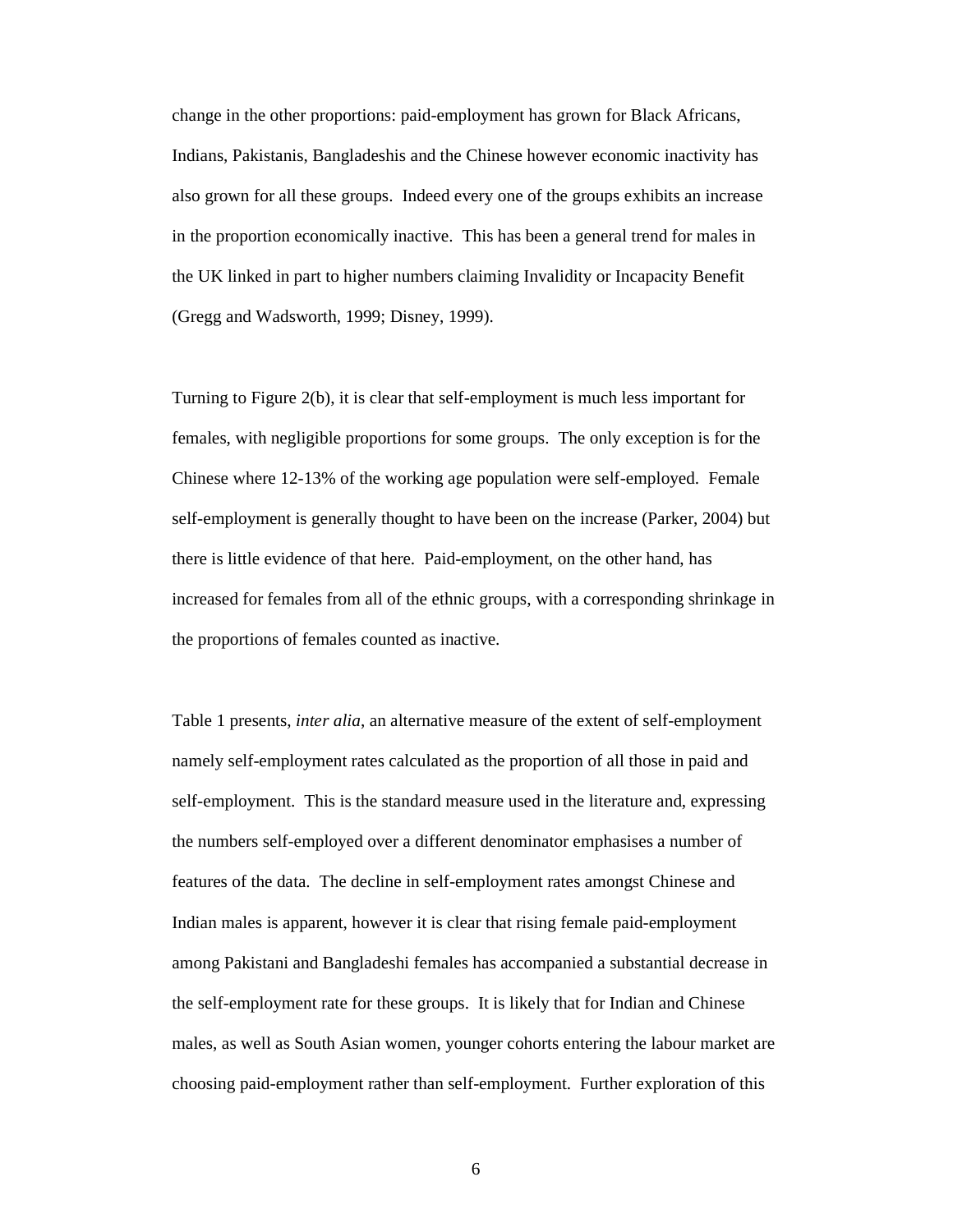point is warranted by these initial tabulations. Table 1 also shows that, for males, Black Caribbean self-employment has risen as a proportion of total employment between 1991 and 2001 while Chinese females have seen a decline in their rate, albeit by less in percentage point terms than their male counterparts.

Table 1 also presents estimates of the proportion of the self-employed with employees for each of the ethnic groups. This could be viewed as a measure of the prosperity of the individual's business however care should be taken with this interpretation as no distinction is made between, on the one hand, a shopkeeper employing his/her spouse or children, and on the other, a factory owner with hundreds of employees. For males, Black Africans and Black Caribbeans, as well as being the least likely groups to be self-employed, are also the least likely to have employees if they do happen to be self-employed. The White self-employed are also relatively unlikely to have employees. Bangladeshis, Chinese and Indians are most likely to employ others. Females in 1991 were much less likely than males to employ others although the gap had narrowed by 2001. Chinese and Pakistani women were most likely to have employees in 1991 and these two groups together with Indians and Bangladeshis were most likely to have employees in 2001. Over time the propensity to have employees has increased for most groups, whether males or females are considered.

Table 2 provides self-employment rates, calculated in the same way as Table 1, for the 8 ethnic groups subdivided into native born and immigrant workers. Most immigrant members of the main ethnic groups in the UK arrived prior to the 1980s hence many of the people who now identify themselves as members of these groups are, in fact, second-generation. It seems likely that their experience of socialisation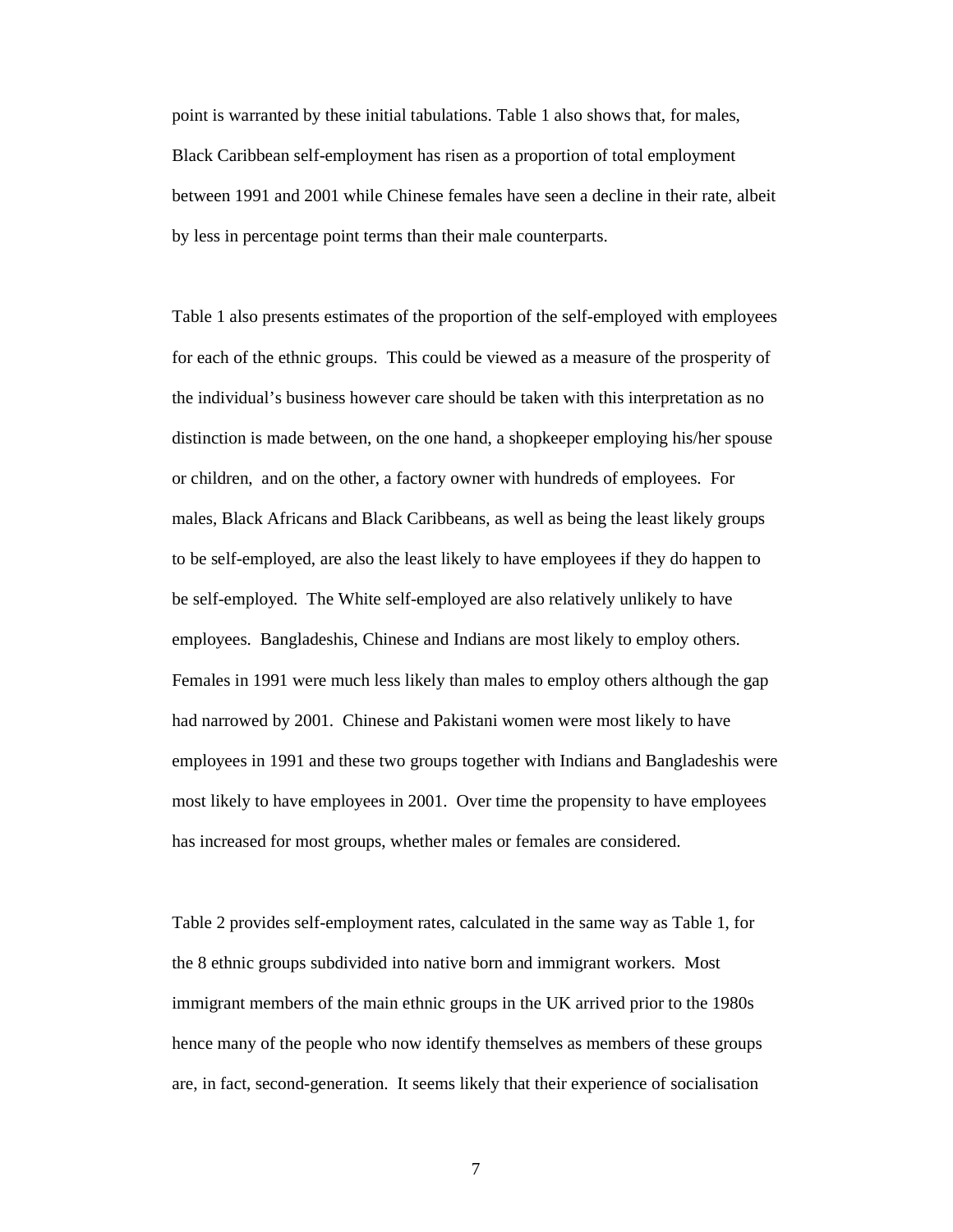and acquisition of formal and informal human capital will be quite different to that of their parents, hence it is useful to examine them separately. It is clear that those born abroad (here described as immigrants) are more likely to be self-employed than the native-born, irrespective of ethnic group. This may reflect unobservable motivational factors which drive both the desire to migrate and the desire to start a business. On the other hand some of this may reflect differences in age as, certainly for the nonwhite ethnic groups, the UK born will be younger on average. Nevertheless some of the native-immigrant differences in Table 2 are substantial. For males from the Indian, Pakistani and Chinese groups, these are 10 percentage points or more. Similarly large differences are apparent for females from some of the groups.

Table 3 continues the theme of describing the nature of ethnic self-employment by tabulating self-reported hours of work for the paid and self-employed by ethnicity and year. As is well-known, (see Parker, 2004, p. 197) the self-employed uniformly report working longer hours than the paid-employed. At least for males, the size of the differential is broadly correlated with a group's propensity for self-employment. The number of hours worked by entrepreneurs is likely to reflect the industry of their (self-) employment – those in the retail or the food service sectors work longer hours than those who are, for example, self-employed tradespersons. Blanchflower (2004) notes that, although entrepreneurs work longer hours in a large number of countries around the world, it is also the case that they report higher levels of job satisfaction than the paid-employed.

#### **3. A Probit Model of Self-Employment**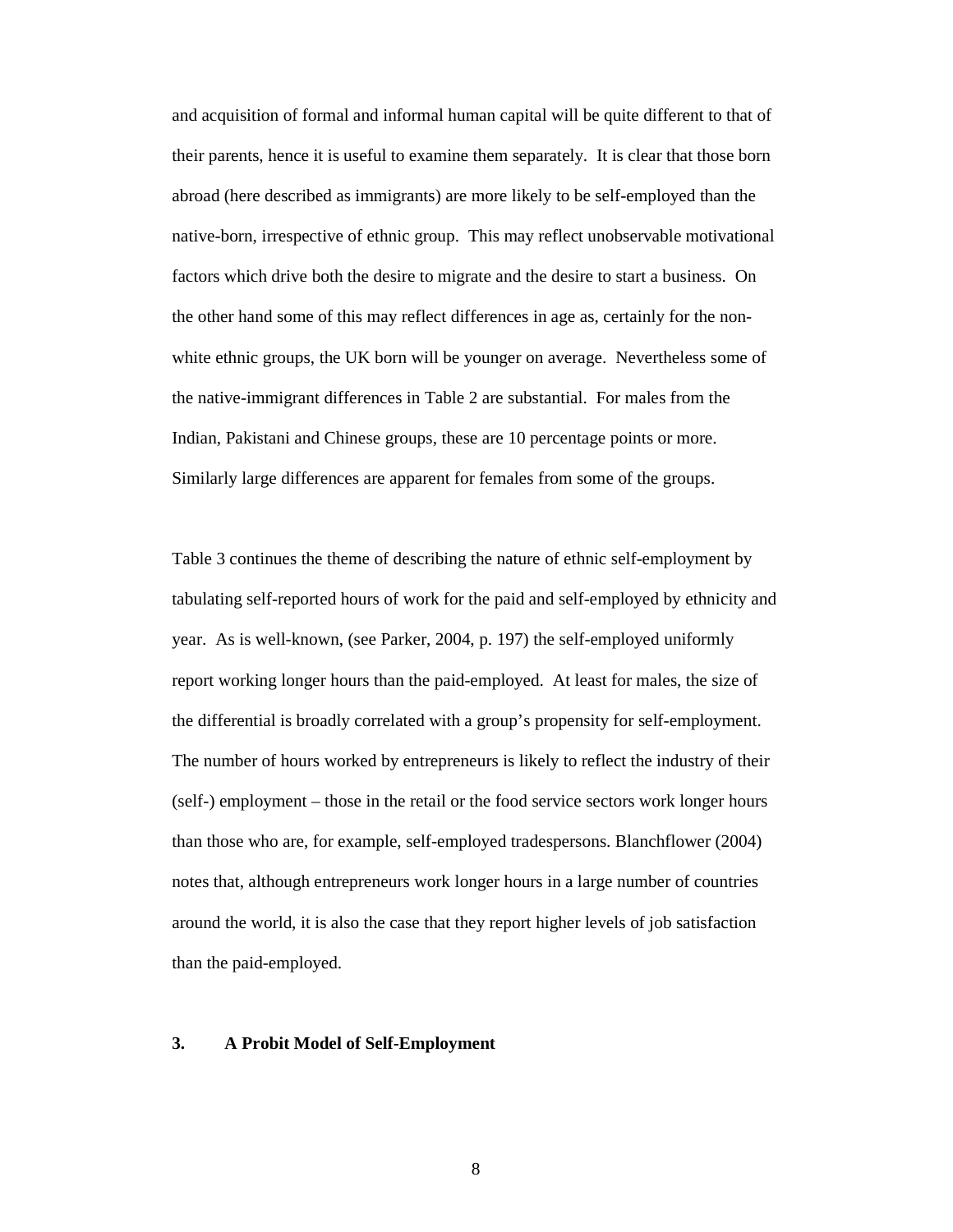To further explore ethnic differences in self-employment rates, we estimate probit regression models based on a sample of the paid and self-employed. The dependent variable takes the value 1 if the individual is self-employed and 0 otherwise and the models are estimated separately for males and females for each of the two Census years. Ethnic differences are accounted for by intercept shift dummy variables. The other explanatory variables are chosen to exploit the information on individual characteristics contained in the Census and to include variables identified as important in previous research.

Table 4 reports the results and presents the marginal effects of the explanatory variable on the probability of being self-employed calculated at the sample mean. Standard errors, computed using the delta method, are also reported. The excluded ethnic group is White hence the marginal effects associated with the ethnic group dummy variables can be interpreted as the average difference between the relevant group and Whites controlling for the other explanatory variables.

The results are broadly confirmatory of other work in the literature. For males, selfemployment propensity is strongly increasing in age. This is a common finding in studies of self-employment and reflects the greater accumulation of capital, both physical and human, of older workers. It is important to note, however, that the type of human capital which is productive in entrepreneurship may be quite different to that which is rewarded in paid-employment. There is mixed evidence in the literature on the impact of educational qualifications on self-employment probabilities and, in our Census microdata, we find, for males, a significant negative coefficient on higher educational qualifications with a large marginal effect in both years. Previous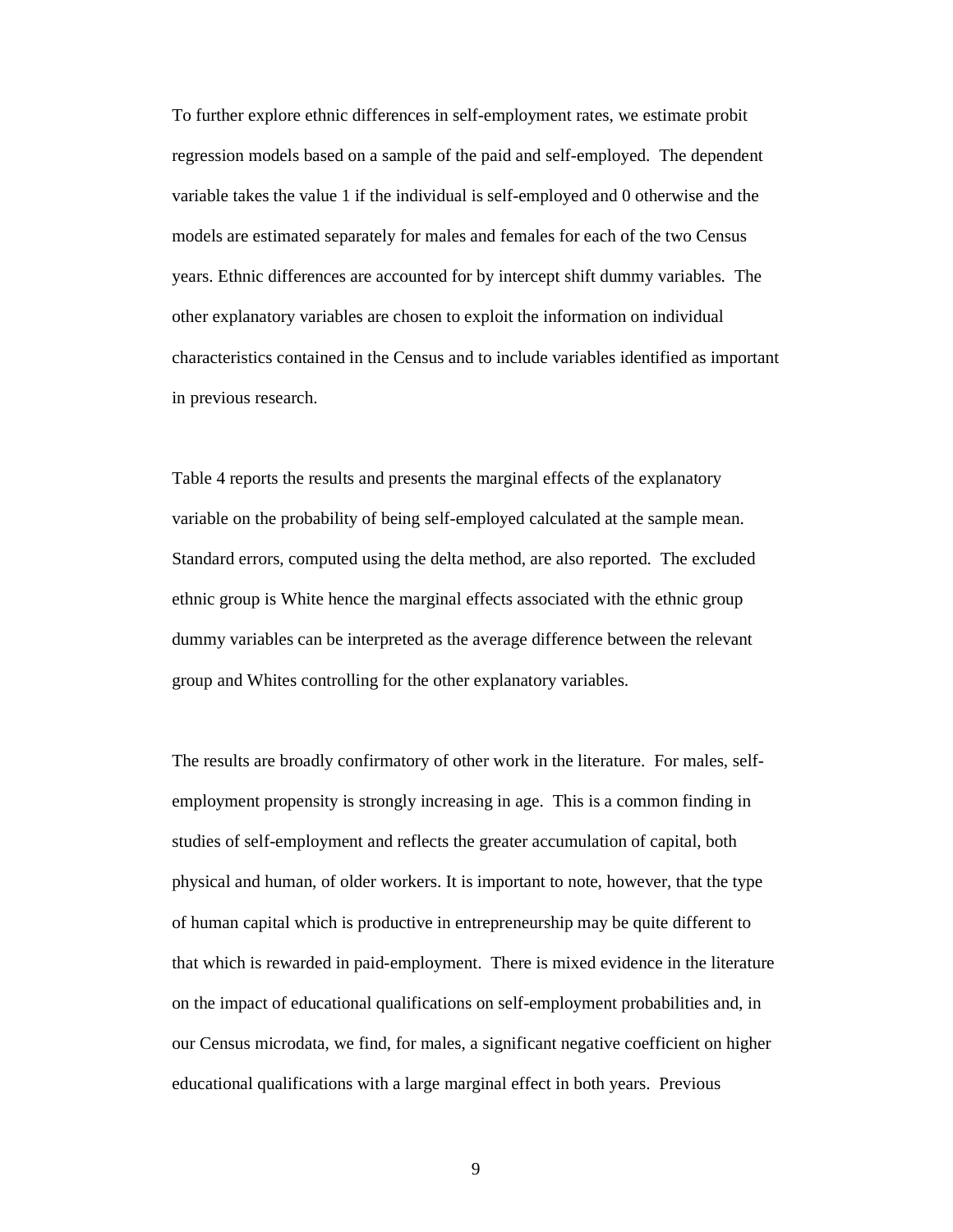research, using different data sets, has found the same effect for the UK (Clark and Drinkwater (1998). This might be considered as supportive of the view that entrepreneurs are likely to be in possession of a multi-faceted skill set acquired over years of labour market experience – the Jack of all trades view (Lazear, 2002) – rather than "academically" qualified. It seems likely that those with formal qualifications will reap the returns to education available in the paid-employment sector. Note however that Blanchflower (2004) reports a negative effect of education for European countries but a positive effect for the US

Both single and married men had lower self-employment propensities than the widowed, divorced or separated (the excluded category for this dummy variable set) although we may want to be wary about inferring causality here. Married men have higher rates than those who were single and the presence of dependent children was positively associated with self-employment for males.

In the previous section we noted the negative association between being born in the UK and the self-employment probability for each of the ethnic groups. In the regression models we are able to control for other factors which are likely to differ between the native born and immigrants, particularly age and education. The results suggest that, controlling for these factors, for males in both 1991 and 2001, immigrants had a self-employment probability which was around 1 percentage point higher than the native born. This could reflect the 'rare talent' for self-employment possessed by immigrants or the difficulties of obtaining paid-employment jobs for such individuals.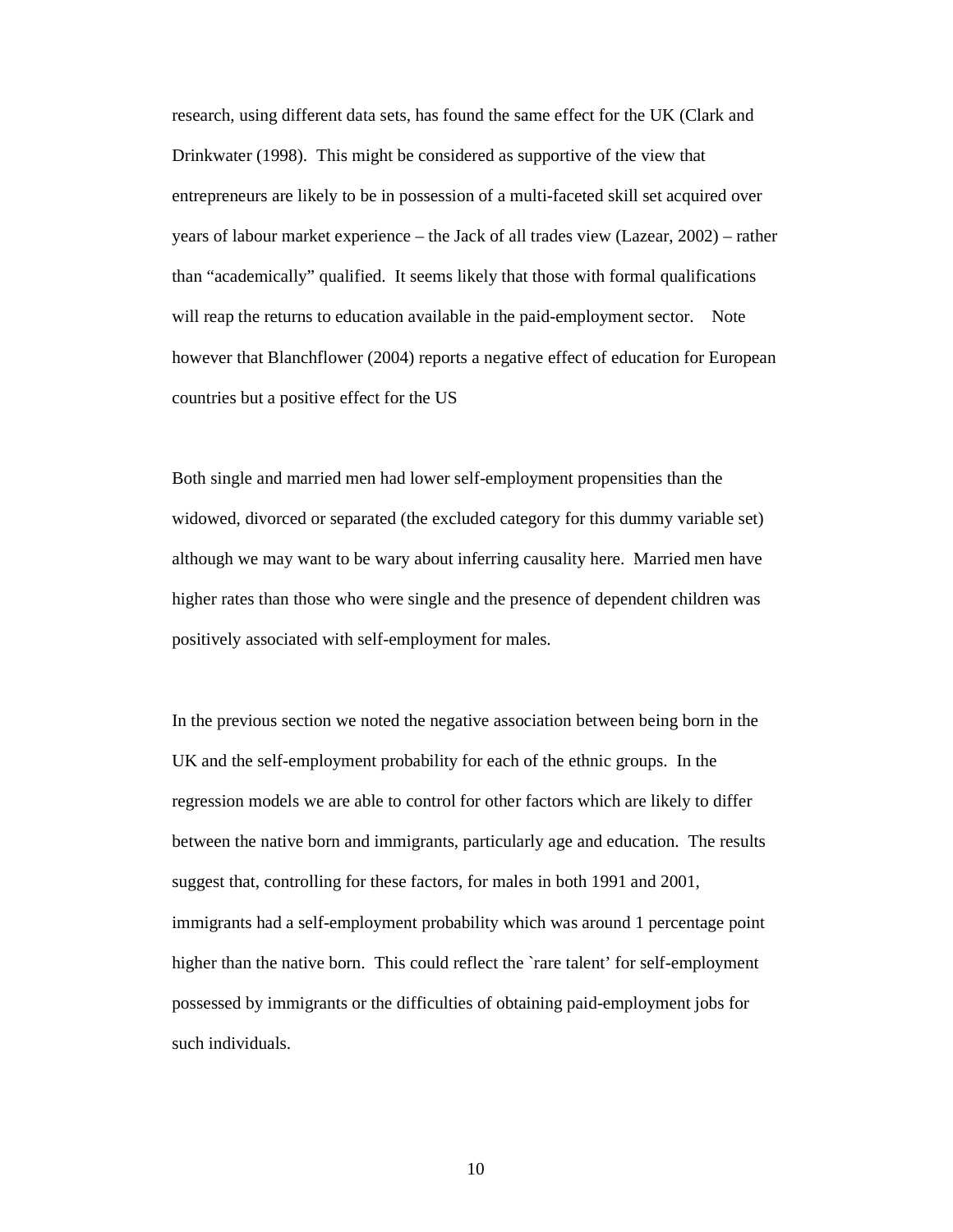Housing tenure is included in the model to proxy access to capital and the results suggest that, relative to the excluded category of individuals who own their houses outright, those with every other type of housing tenure had lower self-employment propensities. Social renters, i.e. those who rent from the local authority or housing association had a particularly low propensity to be self-employed. The models also contained regional dummies and all regions had higher self-employment rates than the excluded region of Scotland.

Controlling for the characteristics mentioned above does not change our broad conclusions about the relative likelihood of self-employment between different ethnic groups. At the mean of the sample the Asian groups are predicted to have higher selfemployment rates than Whites (significantly in all cases except the Bangladeshis in 1991). The Black groups are predicted to have lower rates than Whites. The ranking of the groups in terms of their self-employment rate differentials with Whites is virtually identical for both years to that in the raw data reported in Table 1 and, indeed, the magnitude of the differentials has hardly changed when controlling for these variables. This is *prima facie* evidence that the differences *between groups* are not the result of different observable characteristics such as endowments of human capital.

There are many similar effects for females. Age is highly significant although the slope is less steep than for males. Interestingly the effect of higher qualifications is positive for females in 2001 and, while the marginal effect is small, this suggests that female entrepreneurship is driven by different factors than male. Examination of the industrial structure of female entrepreneurship reveals that many female self-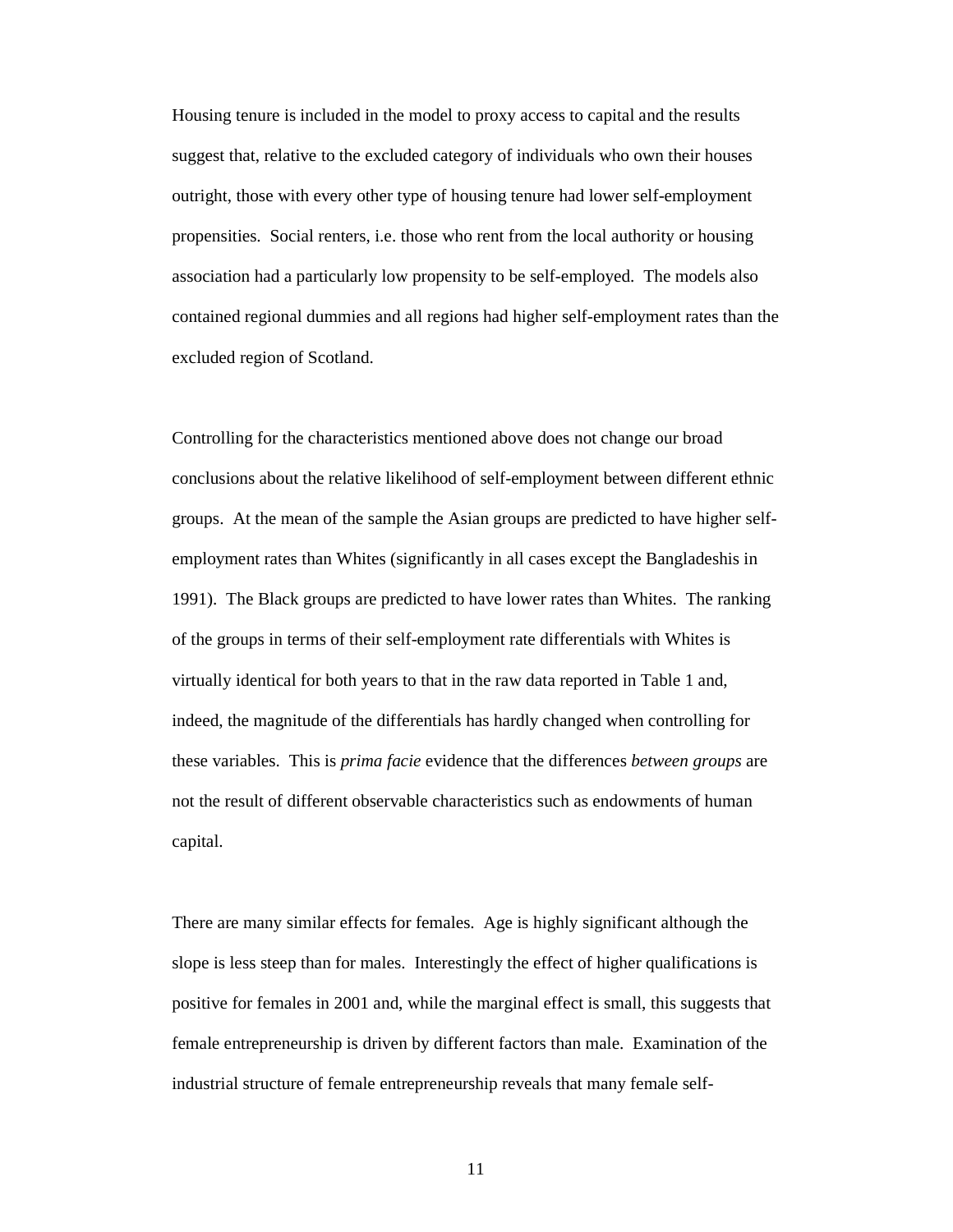employed individuals work in the health care sector where educational qualifications may be important for entry. Being married increases the likelihood of selfemployment for women relative to single or separated women as does having dependent children in the household. In both 1991 and 2001 UK born women were less likely to be self-employed. Like males, long-term illness was associated with higher self-employment rates and housing tenure was also significant.

### **4. Decomposing the Dynamics of Ethnic Entrepreneurship**

In this section we examine the changing probabilities of self-employment for different ethnic groups using a modification of the decomposition procedure outlined in Gomulka and Stern (1990). This is a method of applying the Oaxaca (1973) decomposition to the case of a discrete dependent variable model.<sup>1</sup>

Suppose we have estimated probit models of the self-employment choice for each group in each year. For each ethnic group, we then use the coefficients from the probit models in the following decomposition<sup>2</sup>:

$$
\hat{P}^{01} - \hat{P}^{91} = \{ \overline{P}(x^{01}\hat{\beta}^*) - \overline{P}(x^{91}\hat{\beta}^*) \} + \{ \left[ \overline{P}(x^{01}\hat{\beta}^{01}) - \overline{P}(x^{01}\hat{\beta}^*) \right] - \left[ \overline{P}(x^{91}\hat{\beta}^{91}) - \overline{P}(x^{91}\hat{\beta}^*) \right] \}.
$$
\n(2)

Here  $\hat{P}^{01}$  is the average of the predicted employment probabilities for the relevante ethnic group in 2001 and  $\hat{P}^{91}$  is the same for 1991.  $\hat{\beta}$  is the vector of estimated coefficients from the probit model and  $\hat{\beta}^*$  is a vector of estimated coefficients from a probit model estimated on a pooled sample (1991 and 2001 samples pooled for the relevant ethnic group),  $\overline{P}(x^{91}\hat{\beta}^{91})$  is the average of the fitted probabilities from the

-

<sup>1</sup> Fairlie (2006) presents a similar estimator.

<sup>2</sup> See Blackaby *et al*. (2002) for a discussion of this formula.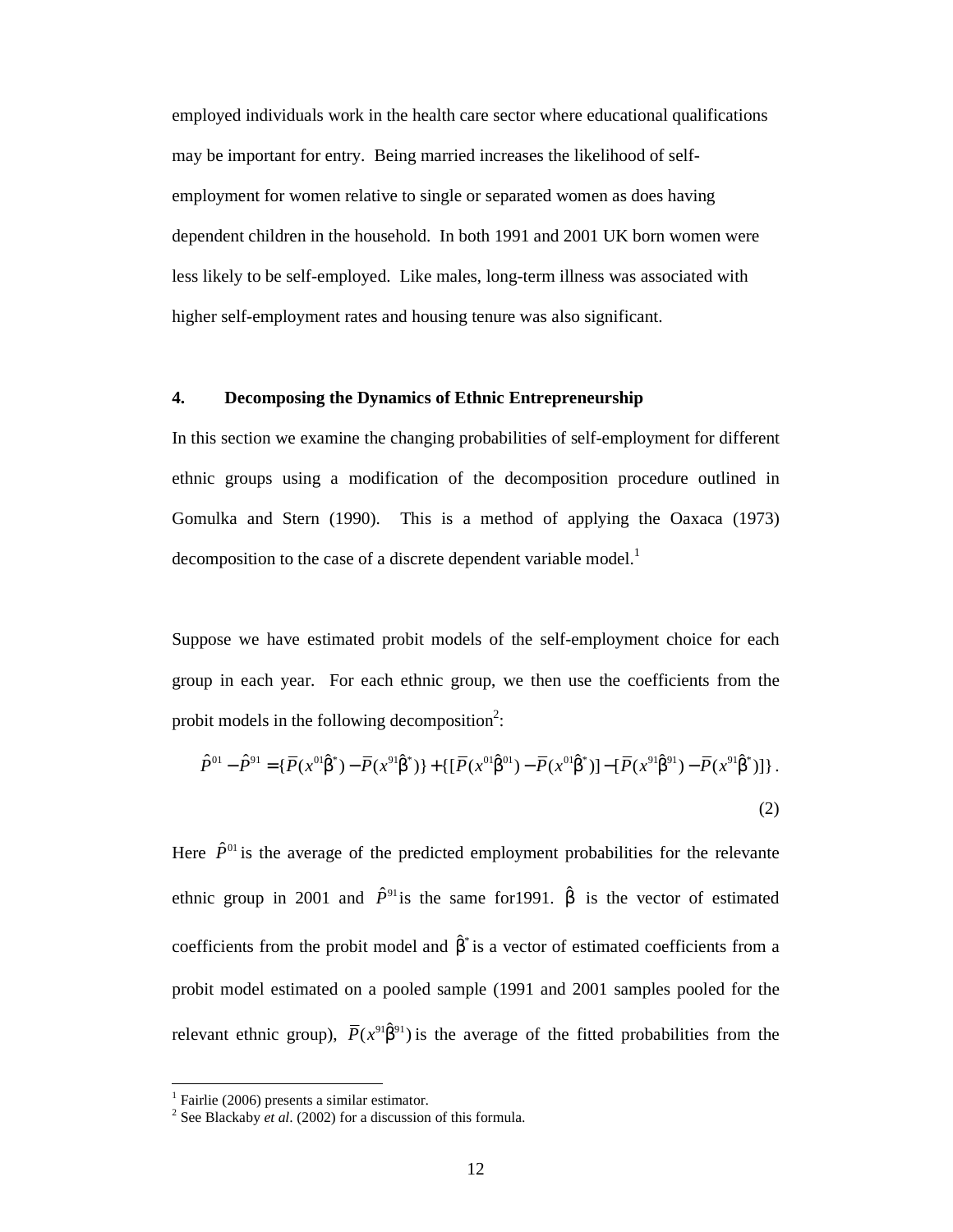probit model estimated using the observations in 1991 and the estimated coefficients in 2001 and so on. The first term in the braces is the component of the probability difference over time due to observed characteristics, while the second term in braces is the effect of coefficients which corresponds to unobservable influences on the employment probability. The decomposition allows us to estimate what proportion of the change over time for any ethnic minority group is due to differences in observed characteristics. The remaining 'unexplained' component may reflect changes in differential treatment by the labour market such as employer discrimination, or cultural/ethnic differences in motivation or preferences.

Performing the decomposition involves estimating separate probit regression models for each group for both 1991 and 2001. The analysis is performed separately for males and females. The marginal effects of these probit models are contained in the Appendix and are not discussed in detail here.

The decomposition results are contained in Table 5. The first row of the table reports for each ethnic group the change in the self-employment rate between 1991 and 2001. The next two rows decompose this into the amount due to differences in observable characteristics between the two years and the amount due to changes in the estimated probit coefficients. For males, as already shown in Table 1, three of the groups saw a decline in their self-employment rate over this period: the Indian and Chinese by 2.3 and 7.5 percentage points respectively<sup>3</sup> while the Pakistani/Bangladeshi combined group saw a much smaller decline. For the Indians, the vast majority of this reduction in the self-employment rate is attributable to changes in observable characteristics

-

 $3$  In fact there are some slight discrepancies in these changes over time compared to Table 1. This is due to the regression sample being slightly different to that used to compute the descriptive statistics.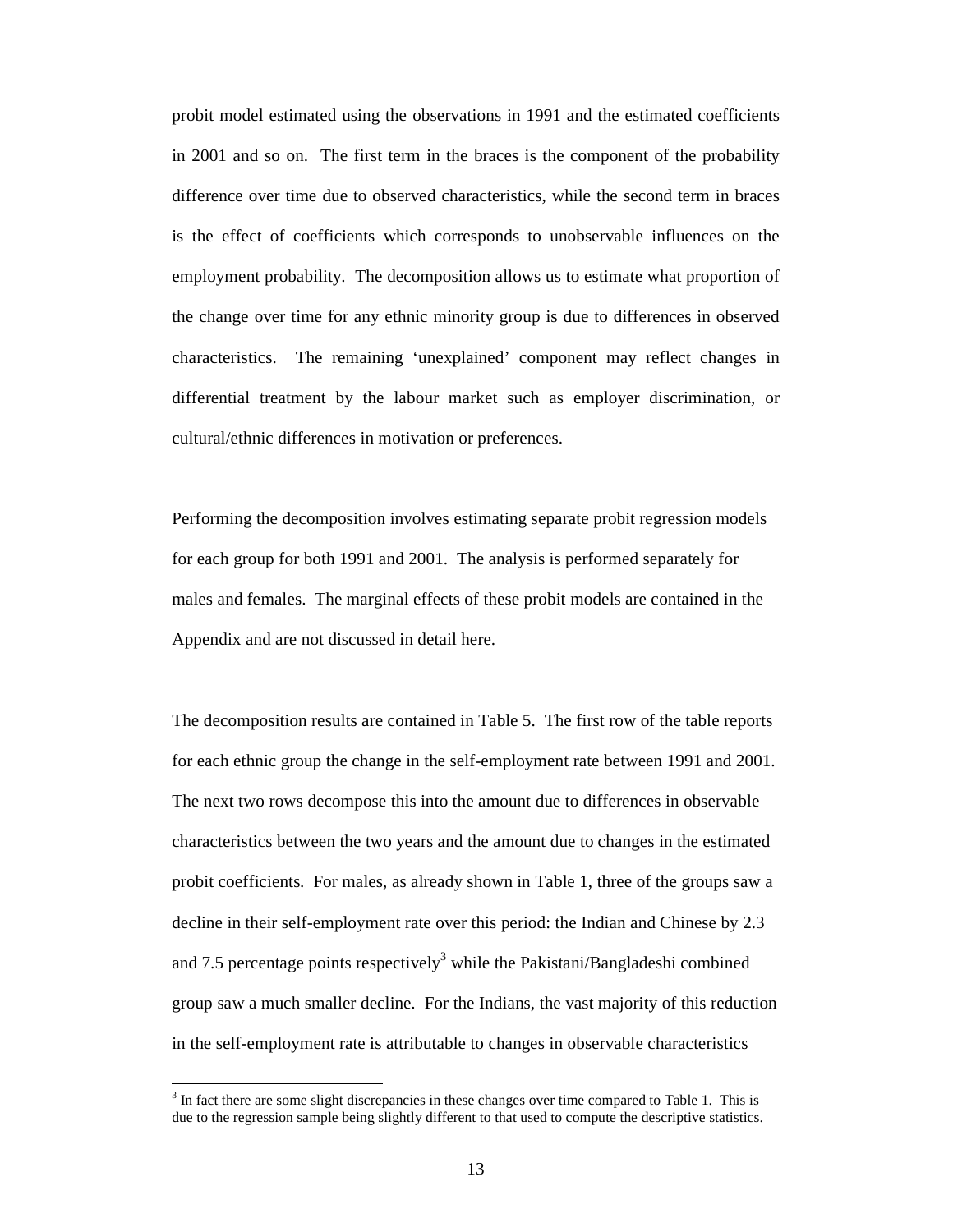while for the Chinese the change is more evenly split between characteristics and coefficients with characteristics responsible for over half the change. The Pakistani/Bangladeshi group is unusual here in that decomposition suggests that the small reduction in self-employment rates is due to two offsetting sets of factors. Changes in the characteristics of the Pakistani and Bangladeshi group tended to reduce self-employment but this was almost entirely counteracted by a positive coefficients effect. Alternatively put, had only the characteristics of the Pakistani and Bangladeshi workers changed, their self-employment rate would have been almost 3 percentage points lower in 2001 compared to 1991.

Alone of the ethnic groups considered here, the Black group (which combines Black Africans and Black Caribbeans) saw a substantial increase in the self-employment probability. The majority of this was attributable to changes in coefficients, that is, was not explainable by changes in observable characteristics.

The remainder of Table 5(a) breaks down the characteristics effect into its component parts. These are calculated using the method in Even and MacPherson (1993). Entries in the table here reflect the proportion of the characteristics effect which is due to the relevant explanatory variable. Thus, for example, the 26% of the characteristics effect due to age for the Pakistani/Bangladeshi group implies that 26% of the reduction in the self-employment probability due to characteristics can be attributed to that variable. A negative entry in this part of the table would suggest that the explanatory variable in question was working in the opposite direction to the overall characteristics effect. Considering first the three Asian groups who experienced declining self-employment rates, it is clear that age, education, marital status and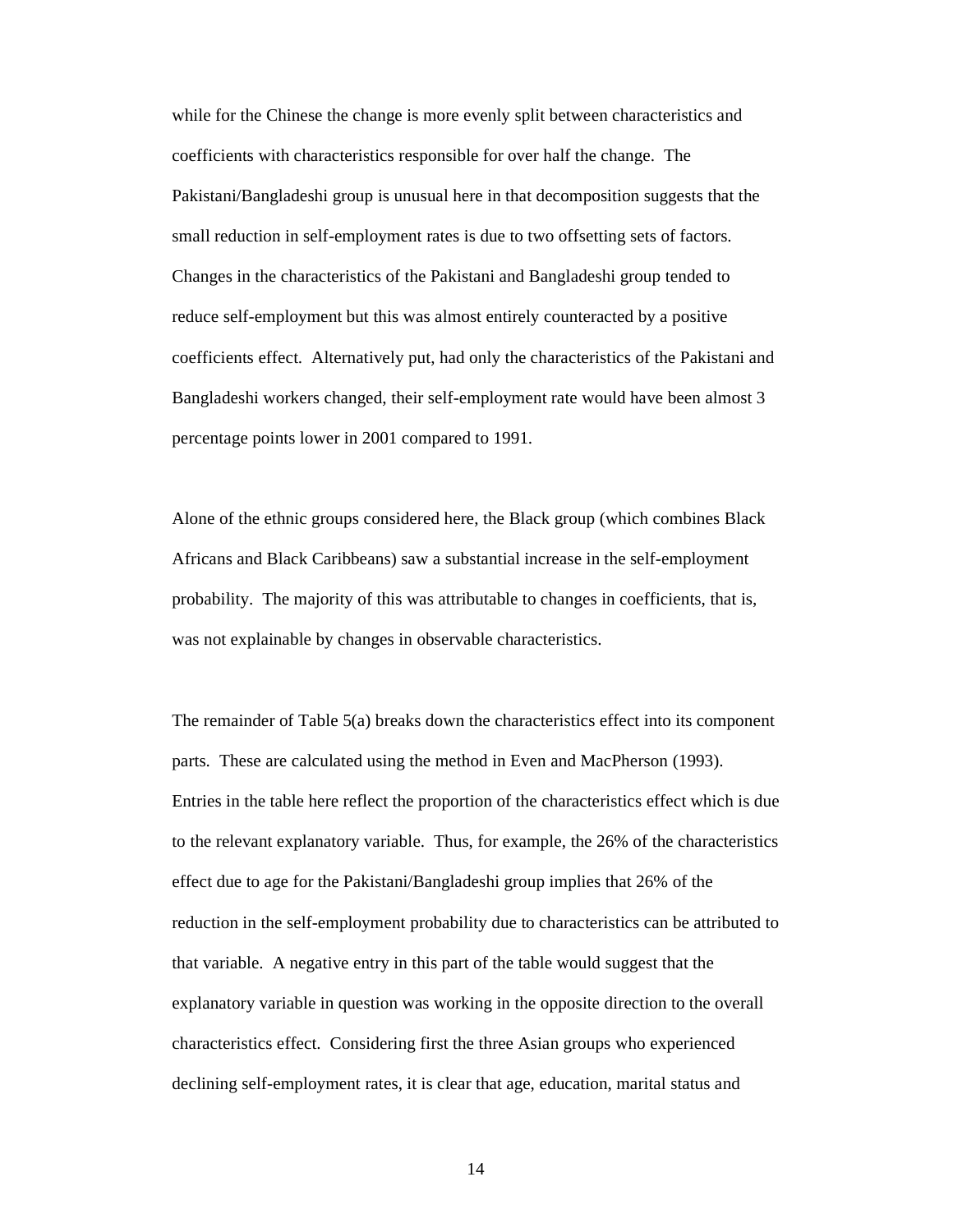country of birth were important influences on the characteristics effect and, hence, on the change in self-employment propensity over this period. As noted earlier, an important change in the characteristics of immigrant ethnic minority groups in the UK is that first-generation (i.e. foreign born) immigrants are being replaced in the workforce by the UK born children of immigrants. In part this reflects changes in immigration policy which have restricted immigration from British Commonwealth countries and in part the propensity of certain ethnic groups to have relatively large numbers of children. Thus, in our sample, the proportion of Pakistani and Bangladeshis males who were aged under 30 in 1991 was 35%. By 2001 this had risen to 40%. For Indians the corresponding percentages were 27% in 1991 and 29% in 2001. Although these are not huge increases in percentage point terms, the strong positive influence of age on self-employment probabilities makes this shift in the age distribution of ethnic minorities a contributory factor to the reductions in entrepreneurship for these groups.

In a similar vein, increasing educational attainment has been a feature of the experience of young members of these ethnic groups in the UK: over the period in question the proportion of Indians in our sample with a higher qualification grew from 24% to 41%. The equivalent figures for the Pakistani/Bangladeshi (Chinese) groups are 14% and 27% (33% and 43%). The importance for self-employment rates is clear from the regression models: higher qualifications are associated with paidemployment rather than self-employment and the increasing educational attainment of these groups has contributed to a reduction in self-employment.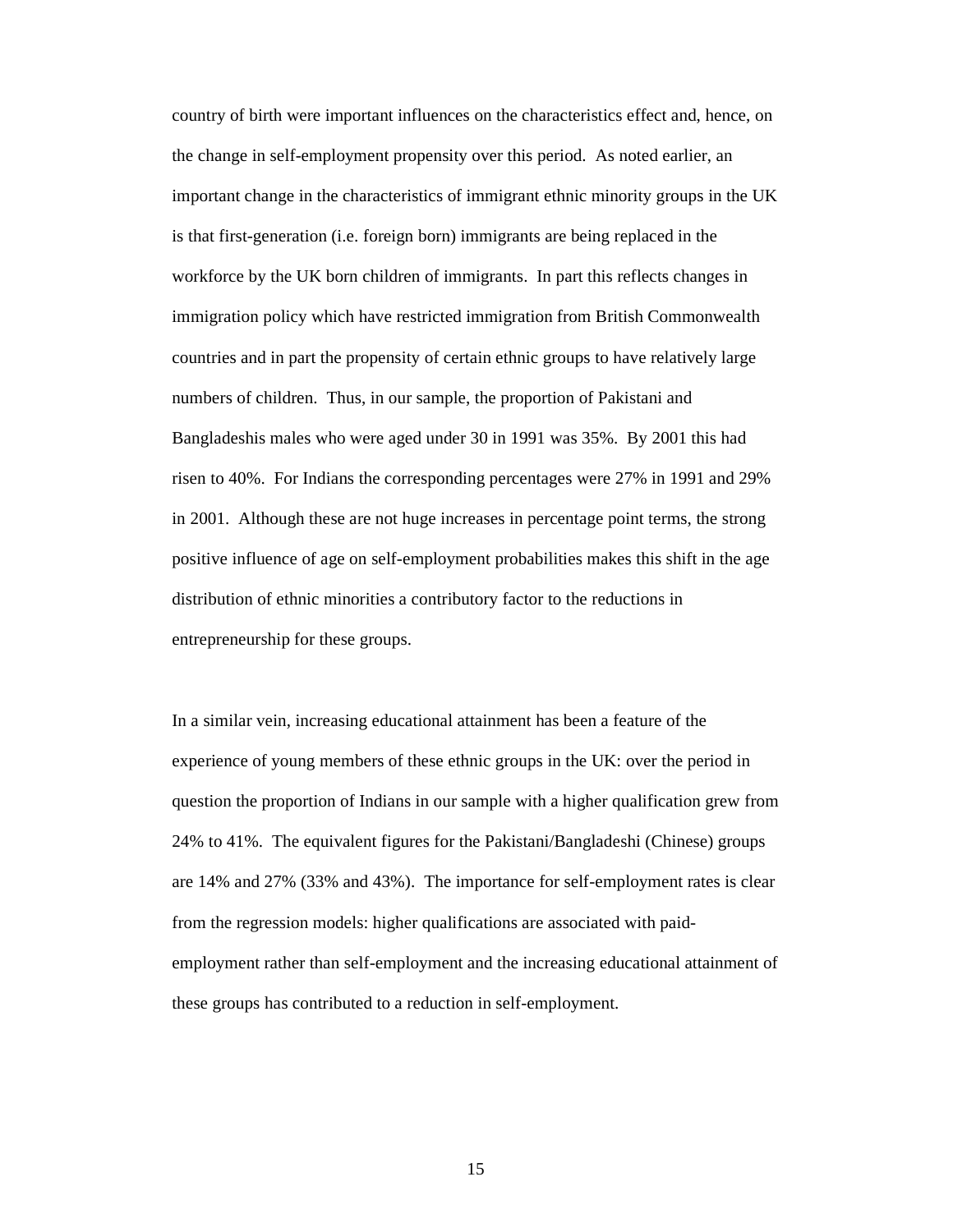In 2001 members of the Indian and Chinese groups were less likely to be married and more likely to be single. Given the association between marital status and selfemployment this contributed to the reduction in self-employment. Similarly, the proportions of the three Asian groups who were born in the UK rose from 14% to 31% for Indians, 13% to 26% for Pakistanis and Bangladeshis and 9% to 19% for the Chinese. The regression models show that immigrants are more likely to be selfemployed than the UK born and again this contributed to reductions in selfemployment propensity.

For these three groups the results suggest that, relative to their parents, second generation immigrants find self-employment a less attractive form of activity than the paid labour market. To some extent this may reflect the age and stage in the life-cycle of the second generation: as they get older and settle down entrepreneurship may again grow, however it is interesting to note that, for the Indians and Chinese, the decompositions pick out qualifications and immigrant status, more than age *per se* as the key influences driving the characteristics effect. For the Pakistani/Bangladeshi group, age itself is an important factor and it is interesting that for this group the positive coefficients effect suggests that there exist positive influences on selfemployment which are not being captured by observable characteristics. Any discussion of what these factors might be is necessarily speculative, nonetheless there is evidence that this group is likely to face discrimination in the paid labour market and also that these predominantly Muslim individuals may prefer to be isolated from the majority white community or from other groups, a taste which it may be easier to indulge by working for themselves rather than by doing paid work.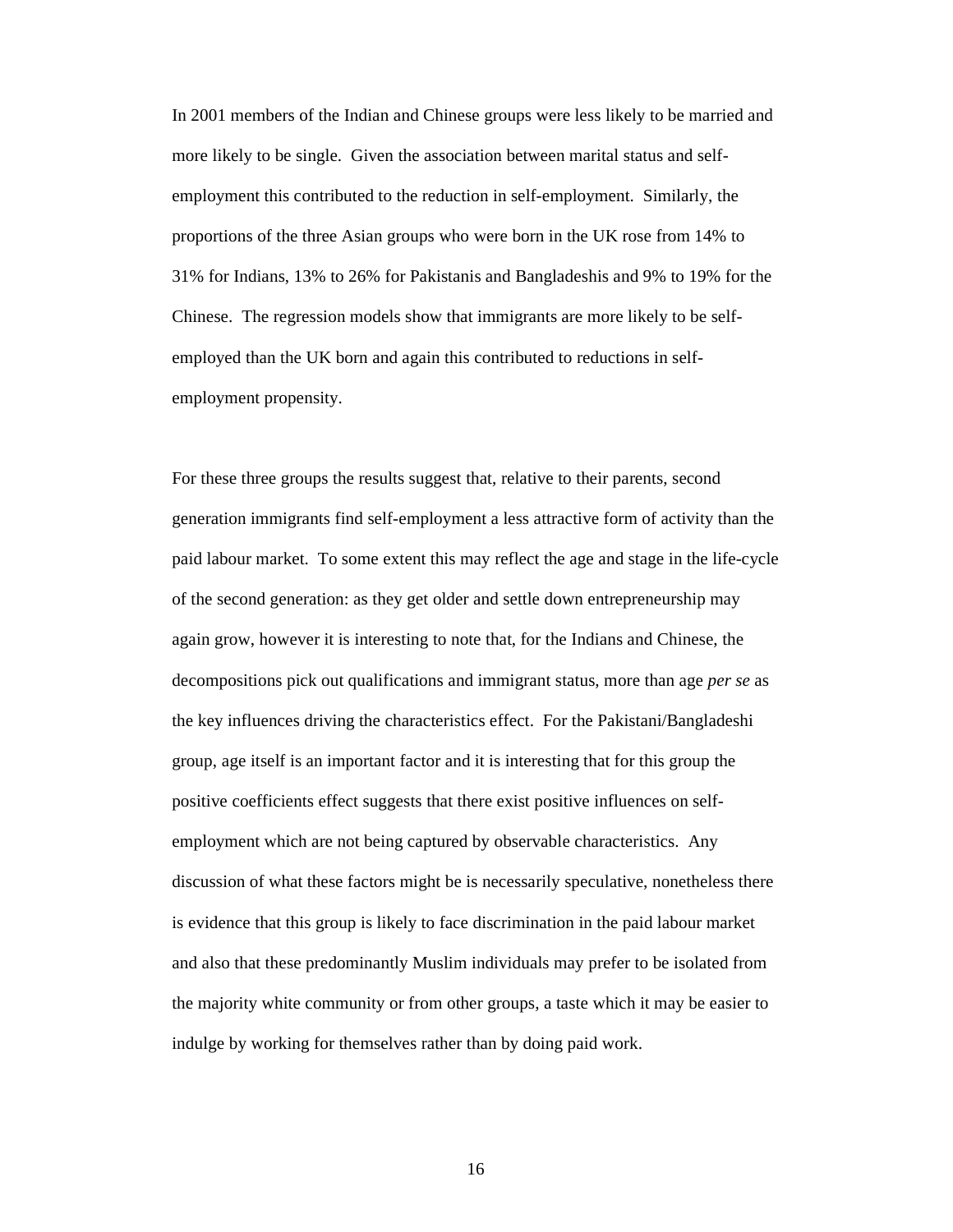Like the Pakistanis and Bangladeshis, the Black group exhibits a positive characteristics effect however, for this group, the positive effect is the major component of an increasing self-employment rate between the two years. Again this may reflect paid employment discrimination or more positive pull factors leading Black workers to set up in employment for themselves.

Table 5(b) reports the results of a similar exercise for females. It should be noted here that the smaller samples of economically active females and relatively low female self-employment rates suggest that these results should be treated with more caution than those for males. Two groups stand out: the Pakistani/Bangladeshi group experienced a large decline in their self-employment rate over the period, most of which was not attributable to observable characteristics. On the other hand characteristics changes were responsible for the declining Chinese rates. In fact, for Chinese women, qualifications, marital status and country of birth acted in much the same way as for their male counterparts.

### **5. Conclusions**

Entrepreneurship is important for many of Britain's ethnic groups and in this paper we have attempted to provide a description of and some explanations for changes in self-employment rates for separate ethnic groups through time. For some groups, it seems likely that self-employment rates will decline in the future as the proportion of first generation immigrants in the population declines. This is also consistent with increasing educational attainment among some groups. Whether, on balance, this represents economic progress for the groups concerned is an important point. Blanchflower (2004) emphasises that self-employment is hard work but that the self-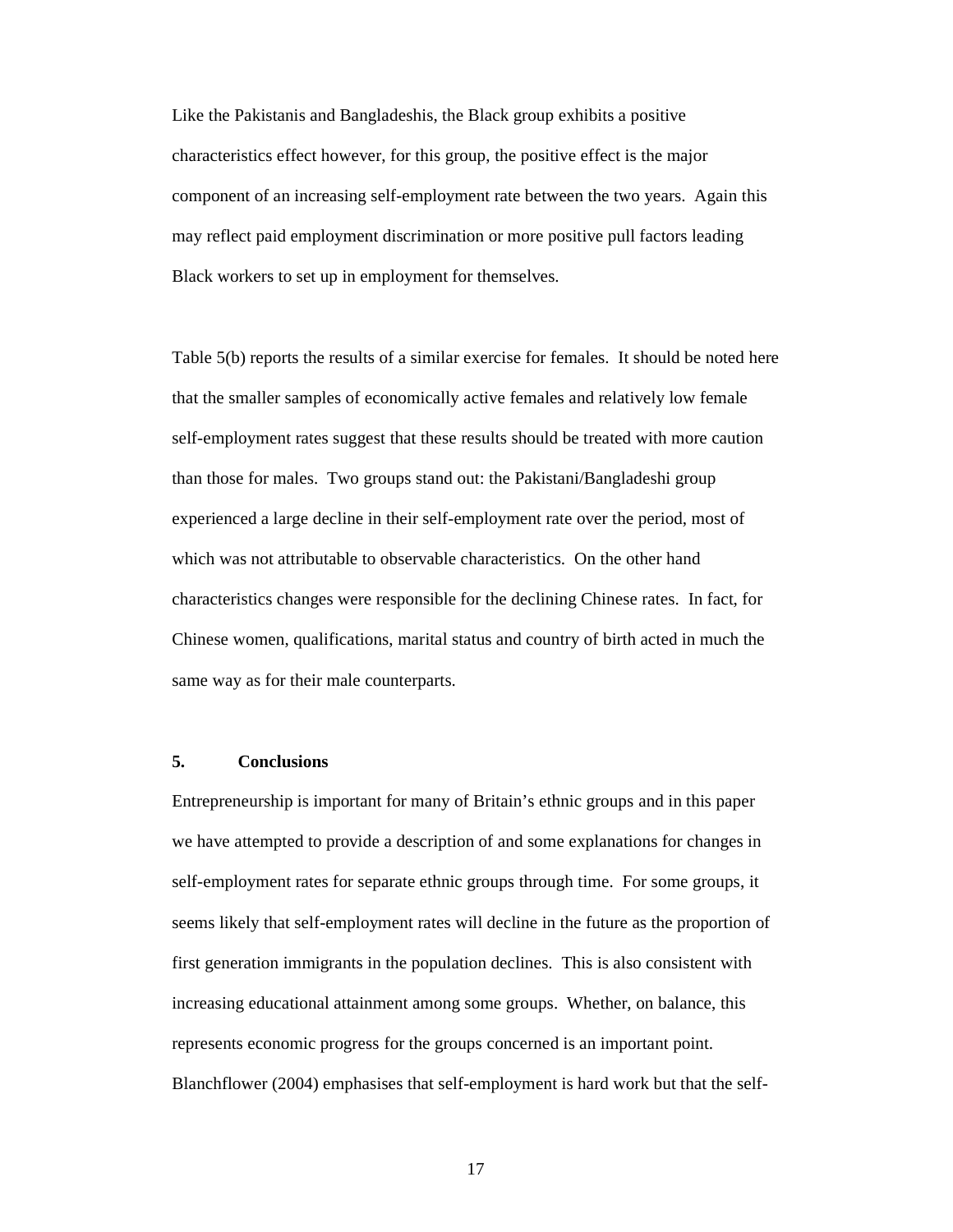employed tend to be more satisfied with their jobs than the paid-employed. But if paid-labour market discrimination is partly responsible for pushing people into selfemployment, as previous research has suggested, is this reflected in higher job or life satisfaction?

For other groups it is less easy to explain the observed differences in self-employment rates and further research is required here. In this paper we have not considered the roles of time spent in the UK labour market, religion or local labour market characteristics as determinants of changes and differences in ethnic self-employment rates. Future work will seek to remedy this.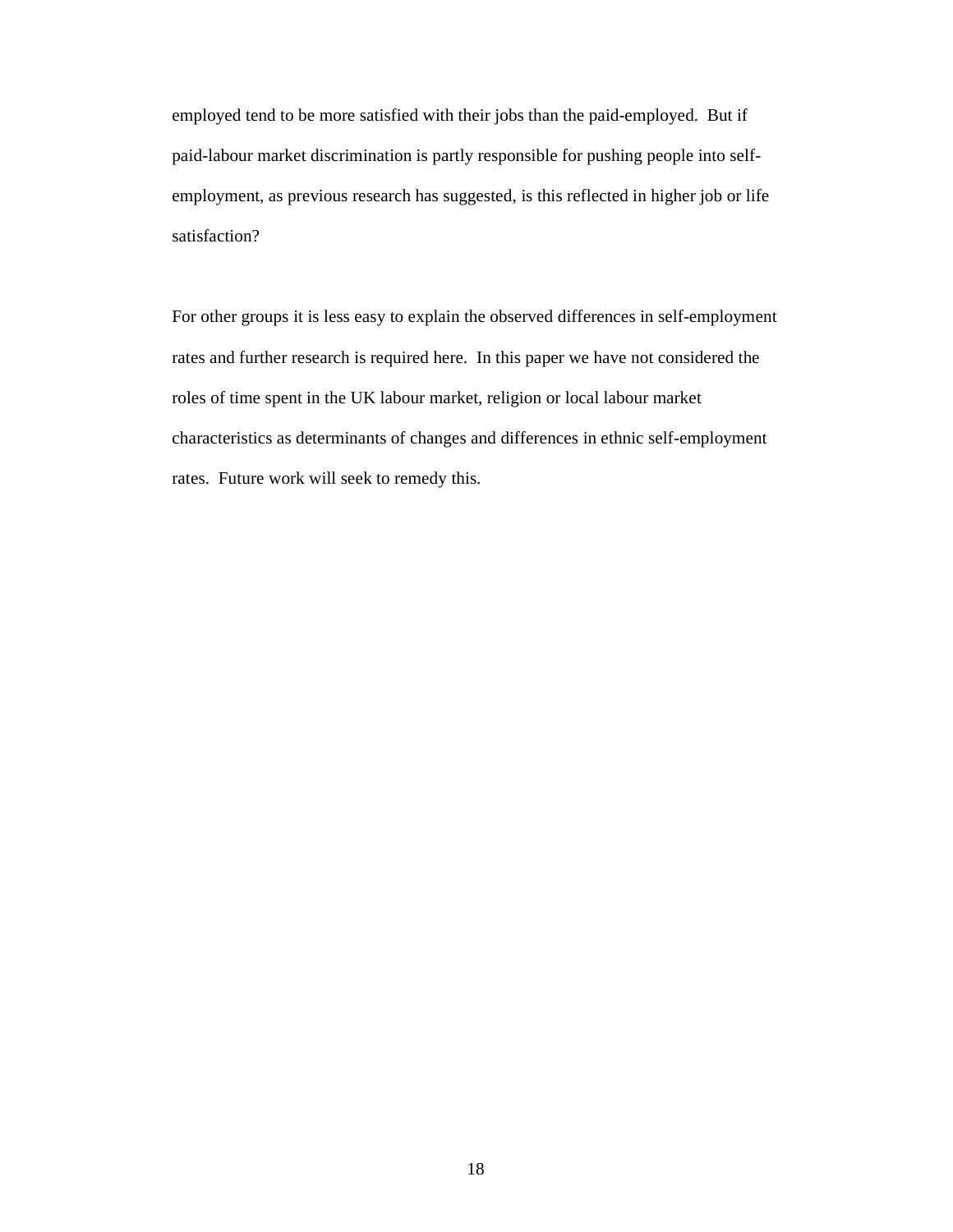#### **References**

Blackaby, D. H., Leslie, D. G., Murphy, P. D. and O'Leary, N. C. (2002), "White/ethnic minority and employment differentials in Britain: Evidence from the LFS", *Oxford Economic Papers*, 54, 270-297.

Blanchflower, D. (2004), "Self-employment: More may not be better", NBER Working Paper No. 10286.

Clark, K. and Drinkwater, S. (1998), "Ethnicity and self-employment in Britain", *Oxford Bulletin of Economics and Statistics*, 60, 383-407.

Clark, K. and Drinkwater, S. (2000) "Pushed in or pulled out? Self-employment among ethnic minorities in England and Wales", *Labour Economics*, 7, 603-28.

Clark, K. and Drinkwater, S. (2005), "Dynamics and diversity: Ethnic employment differences in England and Wales, 1991-2001", IZA Discussion Paper No. 1698.

Disney, R. (1999), "Why have older men stopped working?" in Gregg, P. and J. Wadsworth (eds.) *The State of Working Britain*, Manchester University Press, Manchester.

Even, E. and Macpherson, D. (1993), "The decline of private-sector unionism and the gender wage gap", *Journal of Human Resources*, **28**, 279-296.

Fairlie, R. (2006), "An Extension of the Blinder-Oaxaca Decomposition Technique to Logit and Probit Models", IZA Discussion Paper No. 1917.

Gomulka, J and Stern, N (1990), "The employment of married women in the United Kingdom 1970-83, *Economica*, 57, 171-199.

Gregg, P. and J. Wadsworth, (1999), "Economic Inactivity" in Gregg, P. and J. Wadsworth (eds.) *The State of Working Britain*, Manchester University Press, Manchester.

Lazear, E. P. (2002), "Entrepreneurship", NBER Working Paper No. 9109.

ONS (2006), "A guide to comparing 1991 and 2001 Census ethnic group data", Office for National Statistics, London.

Parker, S. (2004), *The Economics of Self-Employment and Entrepreneurship*, Cambridge University Press, Cambridge.

Simpson, L. and Akinwale, B. (2004), "Quantifying stability and change in ethnic group", mimeo, Centre for Census and Survey Research, University of Manchester. [http://www.ccsr.ac.uk/staff/Ludi/documents/JOSstability.pdf]

Weir, G. (2003), "Self-employment in the UK labour market", *Labour Market Trends*, September, 441-51.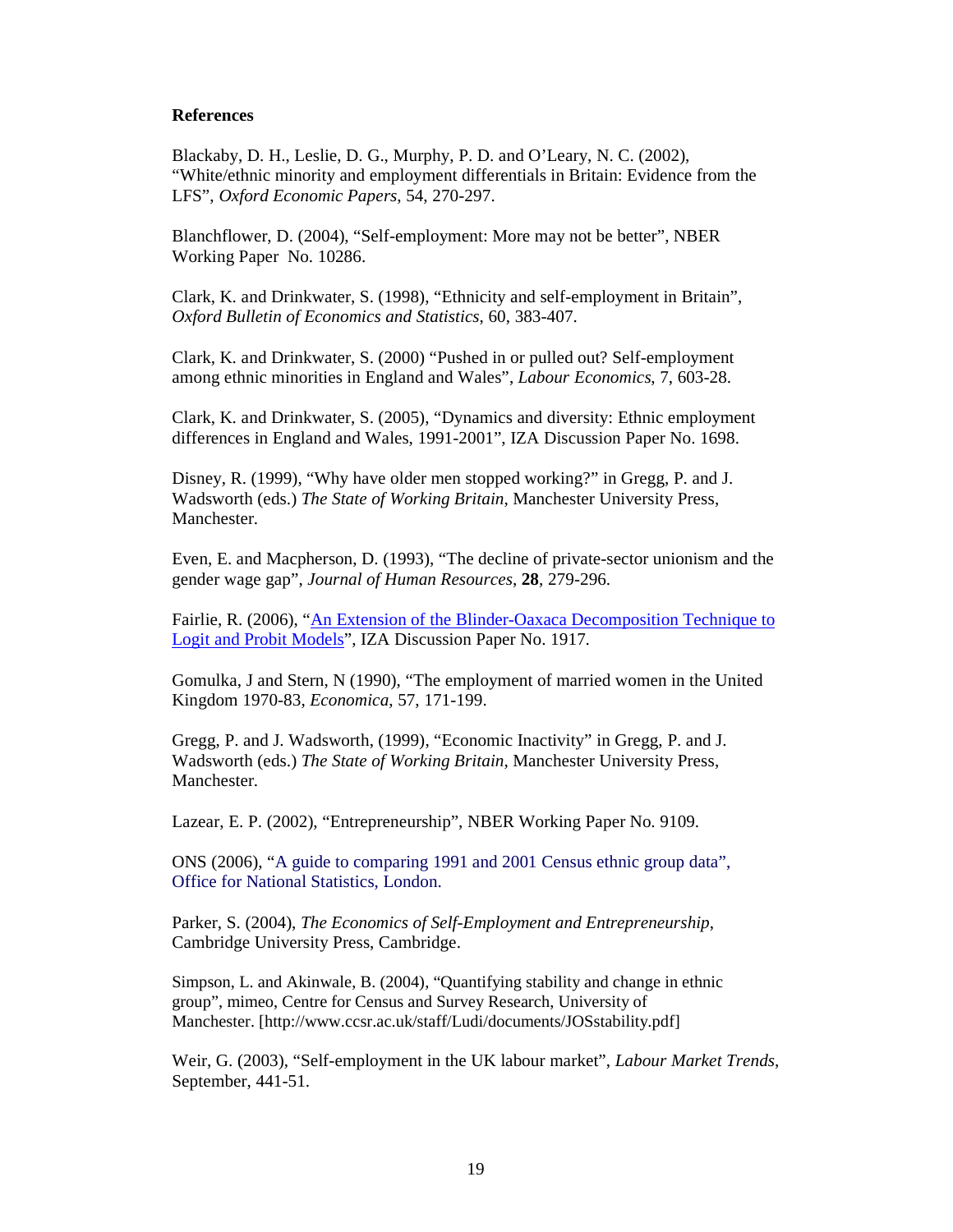

**Figure 1 – UK Self-Employment Rate**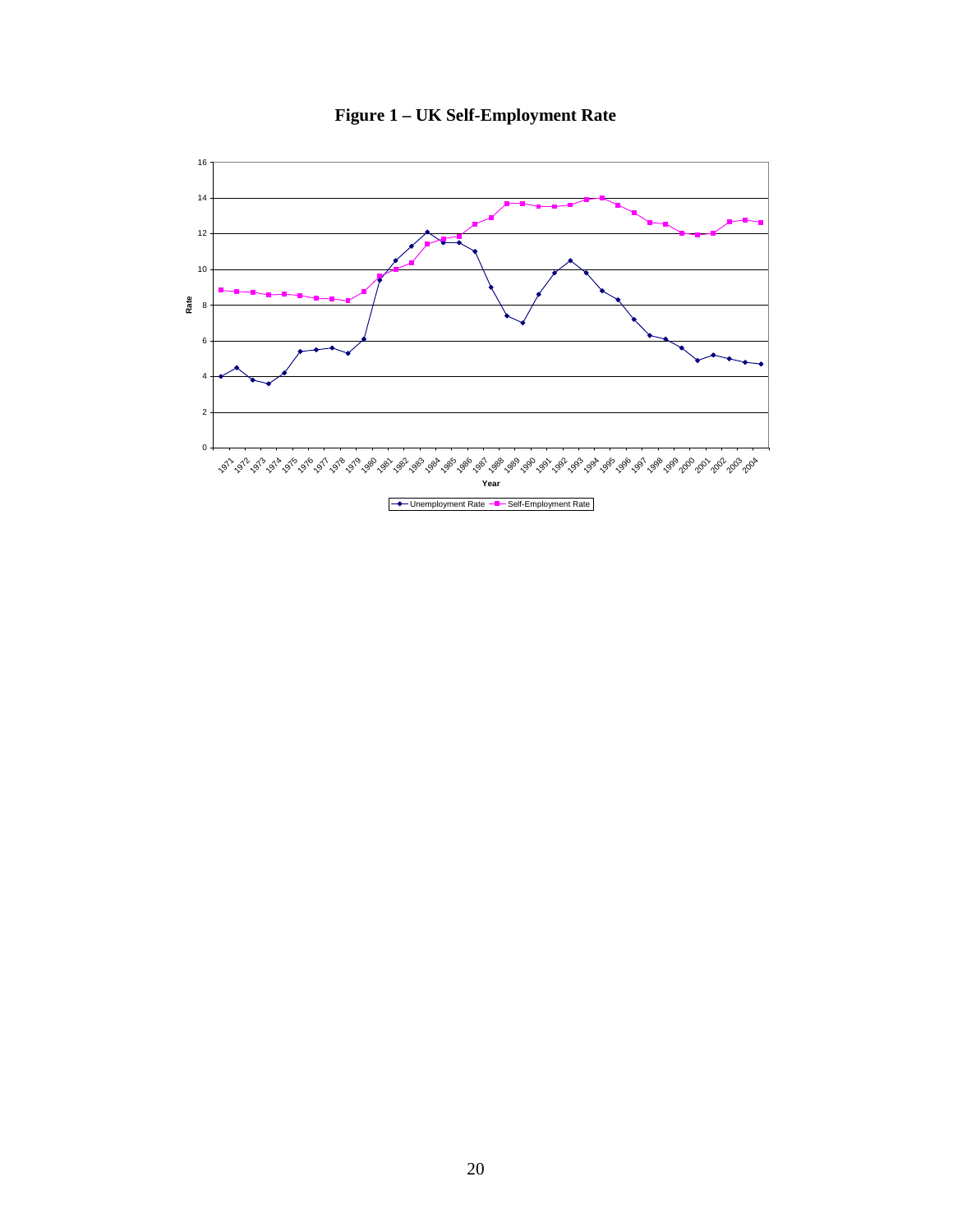

### **Figure 2(a) – Self Employment in Context – Males 1991 and 2001**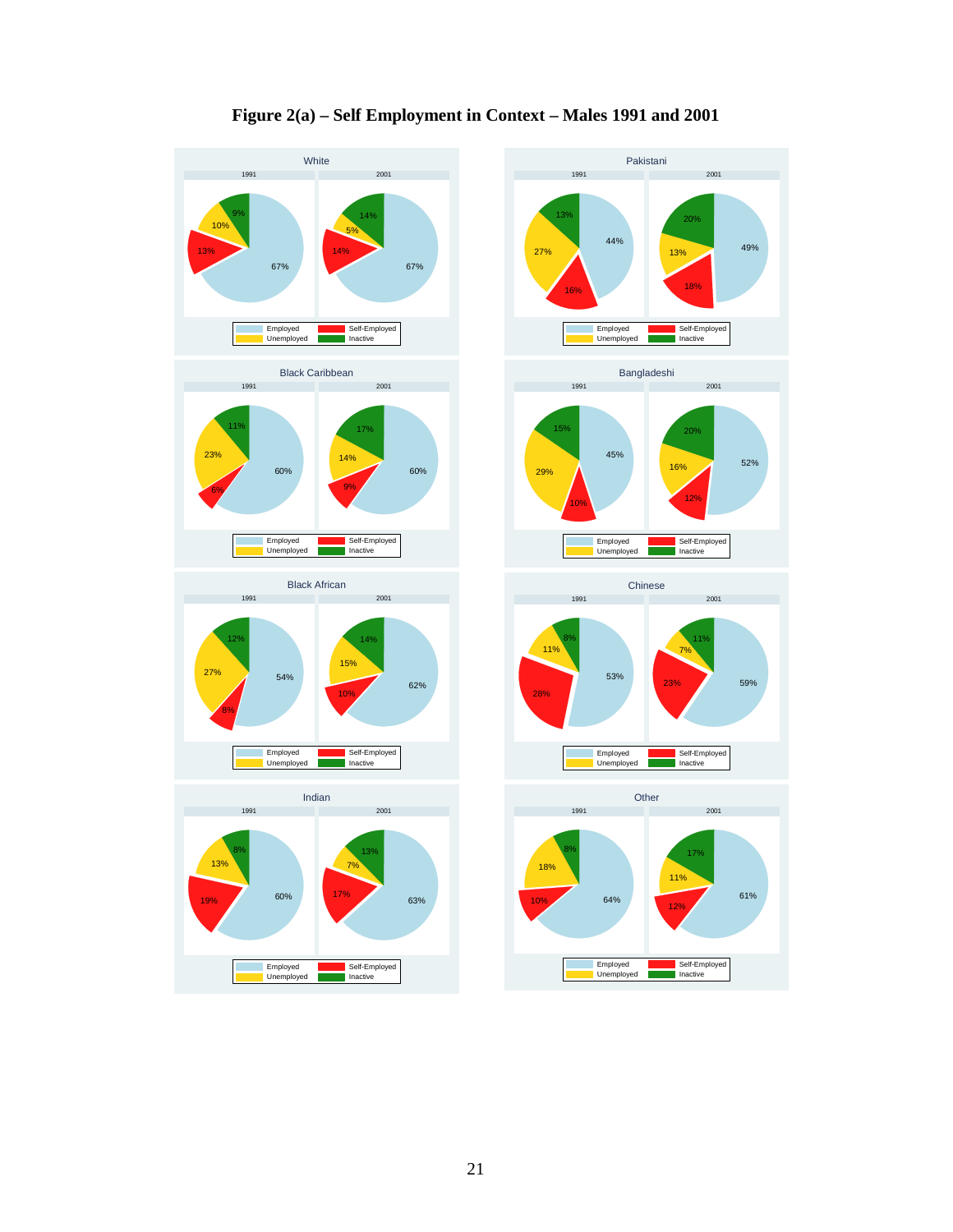

### **Figure 2(b) – Self Employment in Context – Females 1991 and 2001**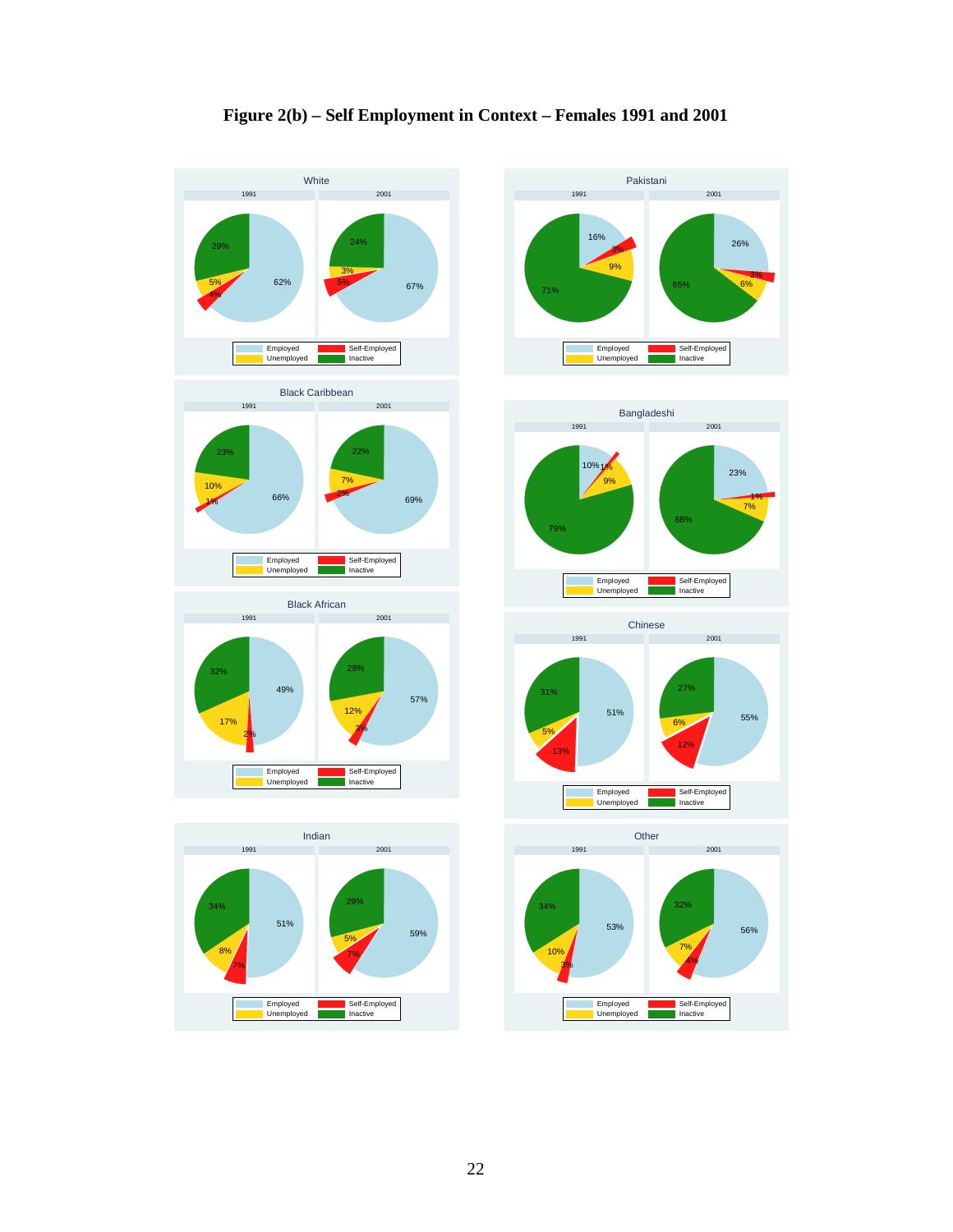# T**able 1 - Self Employment Rates by Ethnic Group**

|                  |            | 1991       |         | 2001       |            |         |  |
|------------------|------------|------------|---------|------------|------------|---------|--|
|                  | Self-      | % of Self- | N       | Self-      | % of Self- | N       |  |
|                  | Employment | Employed   |         | Employment | Employed   |         |  |
|                  | Rate       | with       |         | Rate       | with       |         |  |
|                  | $(\% )$    | Employees  |         | $(\% )$    | Employees  |         |  |
| White            | 16.6       | 31.1       | 247,074 | 17.0       | 35.6       | 398,278 |  |
| <b>Black Car</b> | 9.1        | 17.9       | 1,975   | 13.0       | 32.3       | 3,470   |  |
| <b>Black Afr</b> | 12.2       | 28.4       | 608     | 13.5       | 40.7       | 2,869   |  |
| Indian           | 23.7       | 44.9       | 3,777   | 21.4       | 52.0       | 8,002   |  |
| Pakistani        | 26.6       | 38.3       | 1,364   | 26.5       | 46.4       | 4,073   |  |
| Bangladeshi      | 18.8       | 75.3       | 431     | 19.1       | 62.6       | 1,433   |  |
| Chinese          | 34.1       | 58.8       | 663     | 27.8       | 68.1       | 1,667   |  |
| Other            | 13.4       | 40.0       | 2,321   | 16.2       | 47.3       | 6,645   |  |
| All Non-         | 19.1       | 42.8       | 11,139  | 19.3       | 49.4       | 28,159  |  |
| White            |            |            |         |            |            |         |  |

### **(a) Males**

### **(b) Females**

|                  |            | 1991       |         | 2001       |            |             |  |
|------------------|------------|------------|---------|------------|------------|-------------|--|
|                  | Self-      | % of Self- | N       | Self-      | % of Self- | $\mathbf N$ |  |
|                  | Employment | Employed   |         | Employment | Employed   |             |  |
|                  | Rate       | with       |         | Rate       | with       |             |  |
|                  | (% )       | Employees  |         | $(\% )$    | Employees  |             |  |
| White            | 6.0        | 34.8       | 188,439 | 7.3        | 34.5       | 331,540     |  |
| <b>Black Car</b> | 2.0        | 16.7       | 2,136   | 3.3        | 40.4       | 4,150       |  |
| <b>Black Afr</b> | 4.4        | 16.7       | 545     | 4.5        | 38.5       | 2,600       |  |
| Indian           | 11.5       | 37.3       | 2,645   | 10.3       | 51.4       | 6,457       |  |
| Pakistani        | 17.6       | 50.0       | 420     | 9.9        | 56.3       | 1,753       |  |
| Bangladeshi      | 9.1        | 28.6       | 77      | 5.9        | 58.1       | 527         |  |
| Chinese          | 20.3       | 54.9       | 558     | 18.3       | 62.1       | 1,533       |  |
| Other            | 5.5        | 28.0       | 1,811   | 7.3        | 36.8       | 5,848       |  |
| All Non-         | 8.1        | 38.2       | 8,192   | 8.0        | 48.6       | 22,868      |  |
| White            |            |            |         |            |            |             |  |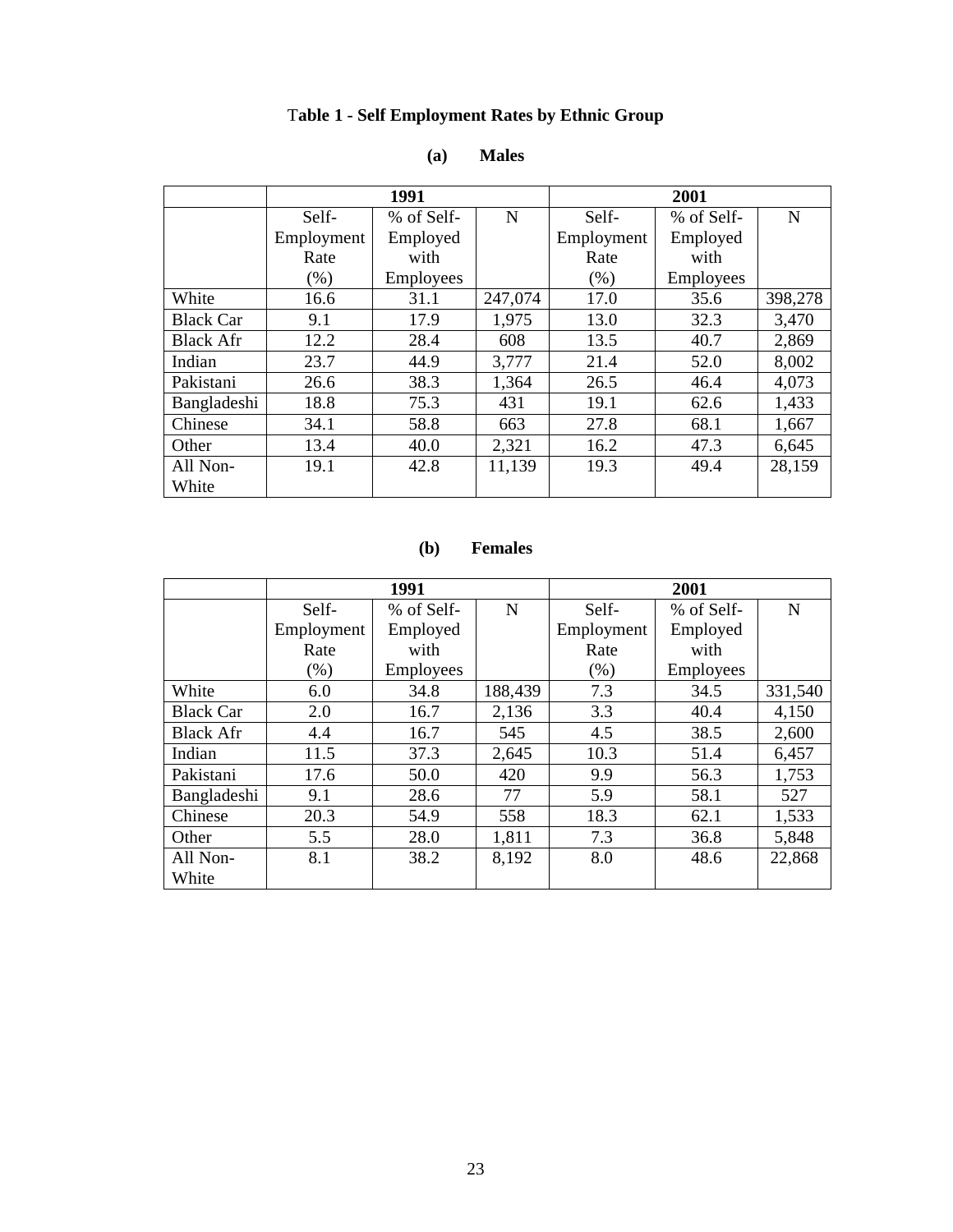|                    |      |           | <b>Males</b> |           | <b>Females</b> |           |             |           |  |
|--------------------|------|-----------|--------------|-----------|----------------|-----------|-------------|-----------|--|
|                    |      | 1991      |              | 2001      |                | 1991      |             | 2001      |  |
|                    | UK   | Immigrant | UK           | Immigrant | UK             | Immigrant | UK          | Immigrant |  |
|                    | Born |           | <b>Born</b>  |           | <b>Born</b>    |           | <b>Born</b> |           |  |
| <b>White</b>       | 16.5 | 18.7      | 16.9         | 18.8      | 5.8            | 8.4       | 7.1         | 10.3      |  |
| <b>Black</b>       | 7.1  | 10.4      | 10.6         | 16.4      | 1.6            | 2.3       | 3.0         | 3.7       |  |
| <b>Caribbean</b>   |      |           |              |           |                |           |             |           |  |
| <b>Black</b>       | 9.4  | 13.0      | 11.7         | 13.9      | 5.1            | 4.2       | 3.4         | 4.8       |  |
| <b>African</b>     |      |           |              |           |                |           |             |           |  |
| <b>Indian</b>      | 15.2 | 25.1      | 13.1         | 25.0      | 6.8            | 12.3      | 4.8         | 13.2      |  |
| Pakistani          | 15.3 | 28.5      | 18.1         | 30.0      | 9.6            | 21.5      | 5.3         | 15.4      |  |
| <b>Bangladeshi</b> | 15.2 | 19.1      | 11.2         | 20.5      | 5.3            | 10.3      | 5.3         | 6.2       |  |
| <b>Chinese</b>     | 12.3 | 36.1      | 13.3         | 31.2      | 9.5            | 21.1      | 9.2         | 20.5      |  |
| <b>Other</b>       | 12.7 | 13.6      | 12.8         | 18.4      | 3.5            | 6.7       | 6.0         | 8.3       |  |

**Table 2 Self-Employment Rates by Country of Birth (%)**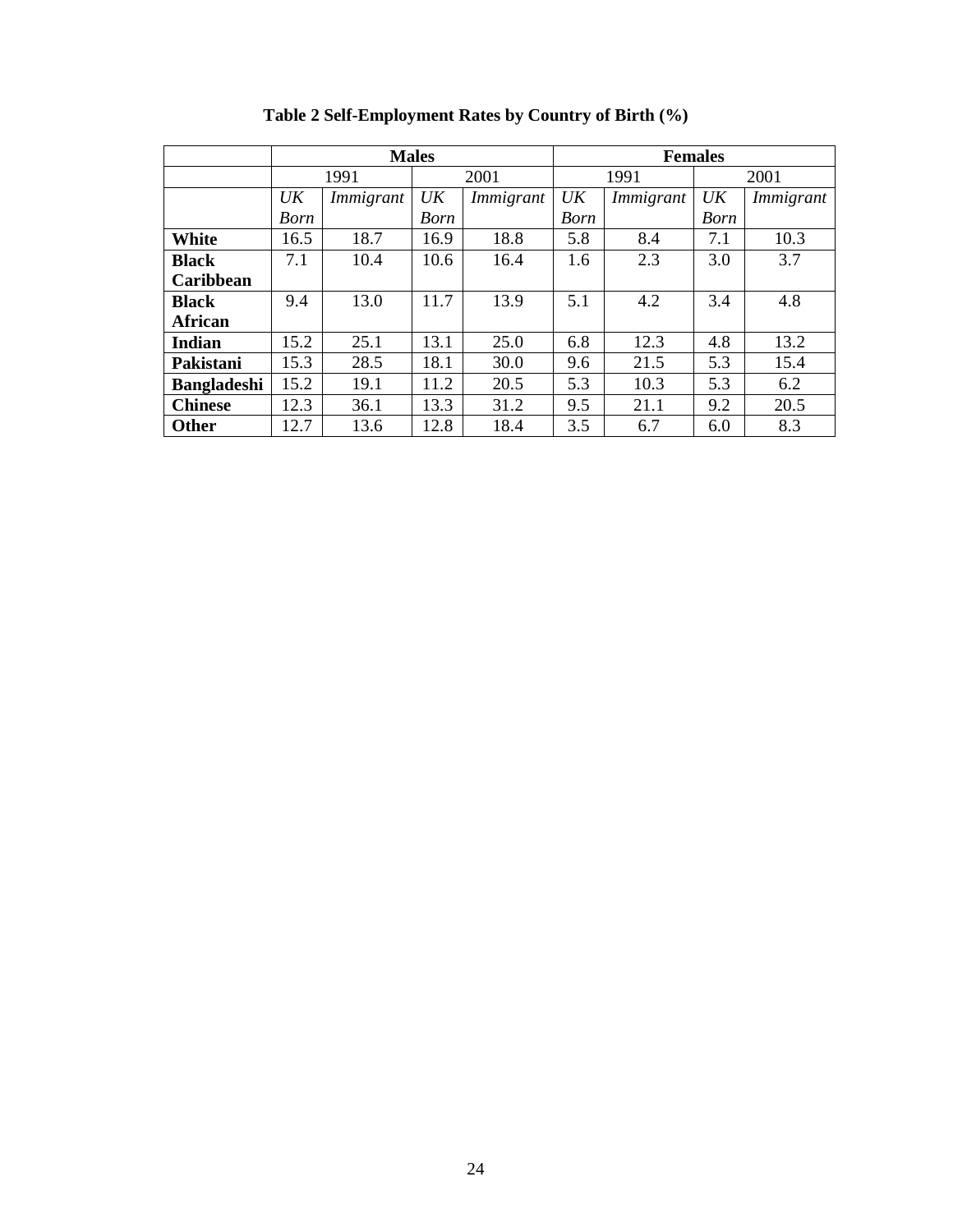|                    |      | <b>Males</b> |      |      |      | <b>Females</b> |      |      |  |
|--------------------|------|--------------|------|------|------|----------------|------|------|--|
|                    |      | 1991         | 2001 |      | 1991 |                | 2001 |      |  |
|                    | Paid | Self         | Paid | Self | Paid | Self           | Paid | Self |  |
| White              | 40.5 | 46.9         | 41.8 | 45.8 | 30.3 | 37.6           | 31.3 | 33.7 |  |
| <b>Black</b>       | 39.0 | 43.3         | 39.4 | 42.9 | 33.8 | 37.7           | 33.6 | 35.0 |  |
| Caribbean          |      |              |      |      |      |                |      |      |  |
| <b>Black</b>       | 38.7 | 43.0         | 37.7 | 42.8 | 34.0 | 33.4           | 33.1 | 33.9 |  |
| <b>African</b>     |      |              |      |      |      |                |      |      |  |
| <b>Indian</b>      | 40.7 | 51.2         | 39.9 | 50.0 | 34.5 | 47.2           | 33.2 | 42.9 |  |
| Pakistani          | 40.3 | 48.1         | 37.5 | 43.8 | 33.4 | 43.2           | 30.0 | 34.3 |  |
| <b>Bangladeshi</b> | 38.9 | 48.2         | 32.4 | 41.1 | 33.2 | 38.6           | 29.3 | 30.7 |  |
| <b>Chinese</b>     | 41.4 | 49.6         | 38.9 | 48.4 | 34.8 | 46.8           | 33.8 | 43.1 |  |
| <b>Other</b>       | 40.2 | 48.2         | 39.4 | 44.1 | 33.6 | 36.9           | 32.9 | 34.4 |  |

**Table 3 - Hours of Work: Paid and Self-Employed by Gender and Ethnicity**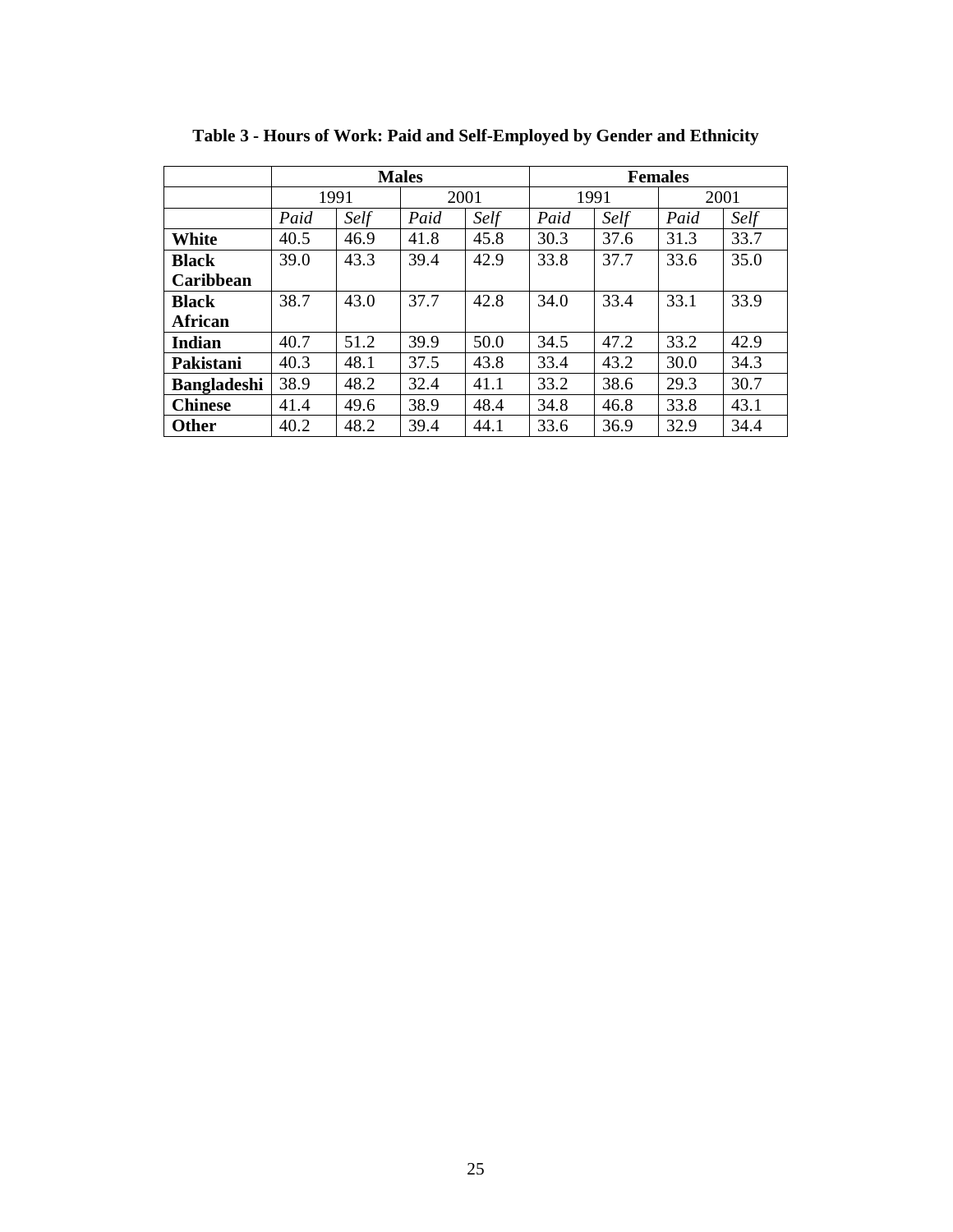|                   | male91                | male01      | female91              | female01    |
|-------------------|-----------------------|-------------|-----------------------|-------------|
| Age 20-24         | $0.123***$            | $0.116***$  | $0.056***$            | $0.060***$  |
|                   | (0.008)               | (0.007)     | (0.007)               | (0.007)     |
| Age 25-29         | $0.202***$            | $0.218***$  | $0.105***$            | $0.114***$  |
|                   | (0.009)               | (0.008)     | (0.009)               | (0.008)     |
| Age 30-44         | $0.22\overline{1***}$ | $0.270***$  | $0.1\overline{10***}$ | $0.139***$  |
|                   | (0.007)               | (0.006)     | (0.007)               | (0.005)     |
| Age 45-59         | $0.255***$            | $0.354***$  | $0.131***$            | $0.180***$  |
|                   | (0.008)               | (0.007)     | (0.008)               | (0.007)     |
| Age 60-65         | $0.279***$            | $0.471***$  |                       |             |
|                   | (0.011)               | (0.009)     |                       |             |
| <b>High Quals</b> | $-0.063***$           | $-0.038***$ | $-0.005***$           | $0.005***$  |
|                   | (0.002)               | (0.001)     | (0.001)               | (0.001)     |
| Single            | $-0.037***$           | $-0.025***$ | 0.002                 | $-0.004**$  |
|                   | (0.003)               | (0.002)     | (0.002)               | (0.002)     |
| Married           | $-0.027***$           | $-0.013***$ | $0.007***$            | $0.009***$  |
|                   | (0.003)               | (0.002)     | (0.002)               | (0.001)     |
| Dep. Children     | $0.031***$            | $0.024***$  | $0.017***$            | $0.013***$  |
|                   | (0.002)               | (0.001)     | (0.001)               | (0.001)     |
| <b>UK Born</b>    | $-0.007*$             | $-0.012***$ | $-0.014***$           | $-0.015***$ |
|                   | (0.003)               | (0.002)     | (0.002)               | (0.002)     |
| Long term ill     | 0.001                 | $0.014***$  | $0.010**$             | $0.016***$  |
|                   | (0.004)               | (0.002)     | (0.003)               | (0.002)     |
| Owns,             | $-0.055***$           | $-0.048***$ | $-0.015***$           | $-0.025***$ |
| mortgage          | (0.002)               | (0.002)     | (0.002)               | (0.001)     |
| Social Renter     | $-0.108***$           | $-0.079***$ | $-0.046***$           | $-0.047***$ |
|                   | (0.002)               | (0.002)     | (0.001)               | (0.001)     |
| Other Renter      | $-0.041***$           | $-0.029***$ | $0.005*$              | $-0.009***$ |
|                   | (0.003)               | (0.002)     | (0.002)               | (0.001)     |
| Black Car.        | $-0.080***$           | $-0.049***$ | $-0.037***$           | $-0.038***$ |
|                   | (0.006)               | (0.005)     | (0.003)               | (0.002)     |
| Black Afr.        | $-0.035*$             | $-0.033***$ | $-0.016*$             | $-0.032***$ |
|                   | (0.014)               | (0.006)     | (0.008)               | (0.003)     |
| Indian            | $0.046***$            | $0.031***$  | $0.027***$            | $0.011***$  |
|                   | (0.007)               | (0.005)     | (0.005)               | (0.003)     |
| Pakistani         | $0.077***$            | $0.108***$  | $0.109***$            | $0.035***$  |
|                   | (0.012)               | (0.008)     | (0.019)               | (0.007)     |
| Bangladeshi       | 0.018                 | $0.043***$  | 0.051                 | 0.001       |
|                   | (0.019)               | (0.011)     | (0.038)               | (0.012)     |
| Chinese           | $0.168***$            | $0.099***$  | $0.096***$            | $0.071***$  |
|                   | (0.019)               | (0.011)     | (0.014)               | (0.008)     |
| Other             | $-0.014***$           | $-0.027***$ | 0.000                 | $-0.007**$  |
|                   | (0.004)               | (0.003)     | (0.003)               | (0.002)     |

**Table 4 – Pooled Regression Results Probit Marginal Effects on the Probability of Self-Employment**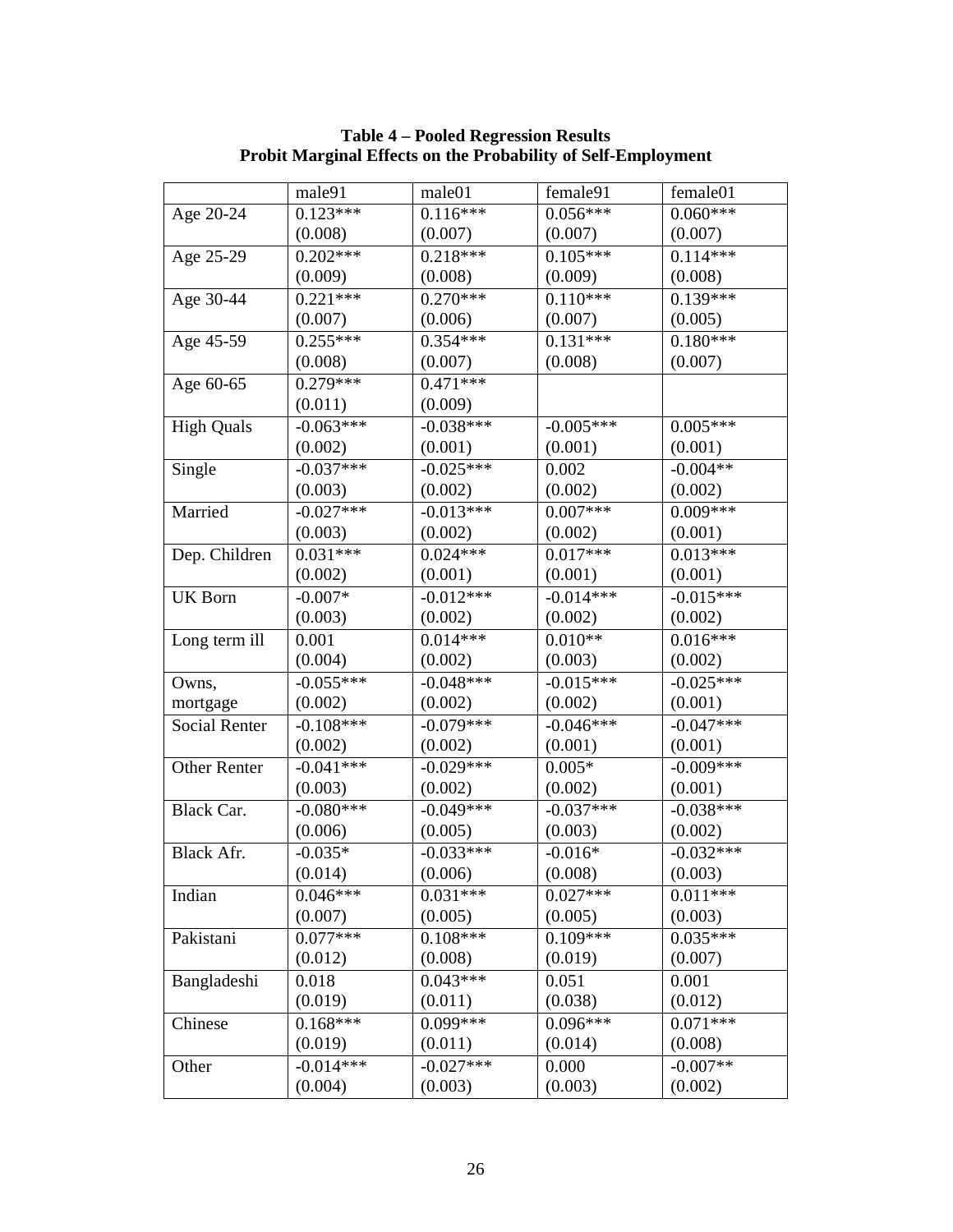| North                | $0.014***$  | $0.007*$    | 0.004       | $0.006**$   |
|----------------------|-------------|-------------|-------------|-------------|
|                      | (0.004)     | (0.003)     | (0.003)     | (0.002)     |
| Yorksshire &         | $0.017***$  | 0.005       | $0.007*$    | $0.007***$  |
| Humberside           | (0.004)     | (0.003)     | (0.003)     | (0.002)     |
| E. Midlands.         | $0.051***$  | $0.033***$  | $0.012**$   | $0.014***$  |
|                      | (0.005)     | (0.003)     | (0.004)     | (0.002)     |
| E. Anglia            | $0.072***$  | $0.077***$  | $0.033***$  | $0.069***$  |
|                      | (0.006)     | (0.004)     | (0.004)     | (0.004)     |
| Inner London         | $0.043***$  | $0.049***$  | $-0.002$    | $0.010***$  |
|                      | (0.004)     | (0.003)     | (0.002)     | (0.002)     |
| <b>Outer London</b>  | $0.048***$  | $0.033***$  | $0.010***$  | $0.018***$  |
|                      | (0.003)     | (0.003)     | (0.002)     | (0.002)     |
| <b>Rest of South</b> | $0.081***$  | $0.045***$  | $0.023***$  | $0.029***$  |
| East                 | (0.004)     | (0.003)     | (0.003)     | (0.002)     |
| S. West              | $0.011**$   | $0.006*$    | 0.001       | 0.004       |
|                      | (0.004)     | (0.003)     | (0.002)     | (0.002)     |
| W. Midlands          | $0.012**$   | 0.005       | 0.002       | 0.002       |
|                      | (0.004)     | (0.003)     | (0.002)     | (0.002)     |
| N. West              | $0.045***$  | $0.027***$  | $0.012***$  | $0.009***$  |
|                      | (0.005)     | (0.004)     | (0.003)     | (0.003)     |
| Wales                | $-0.363***$ | $-0.429***$ | $-0.239***$ | $-0.276***$ |
|                      | (0.008)     | (0.006)     | (0.006)     | (0.004)     |
| N                    | 254,084     | 423,058     | 194,203     | 352,433     |
|                      |             |             |             |             |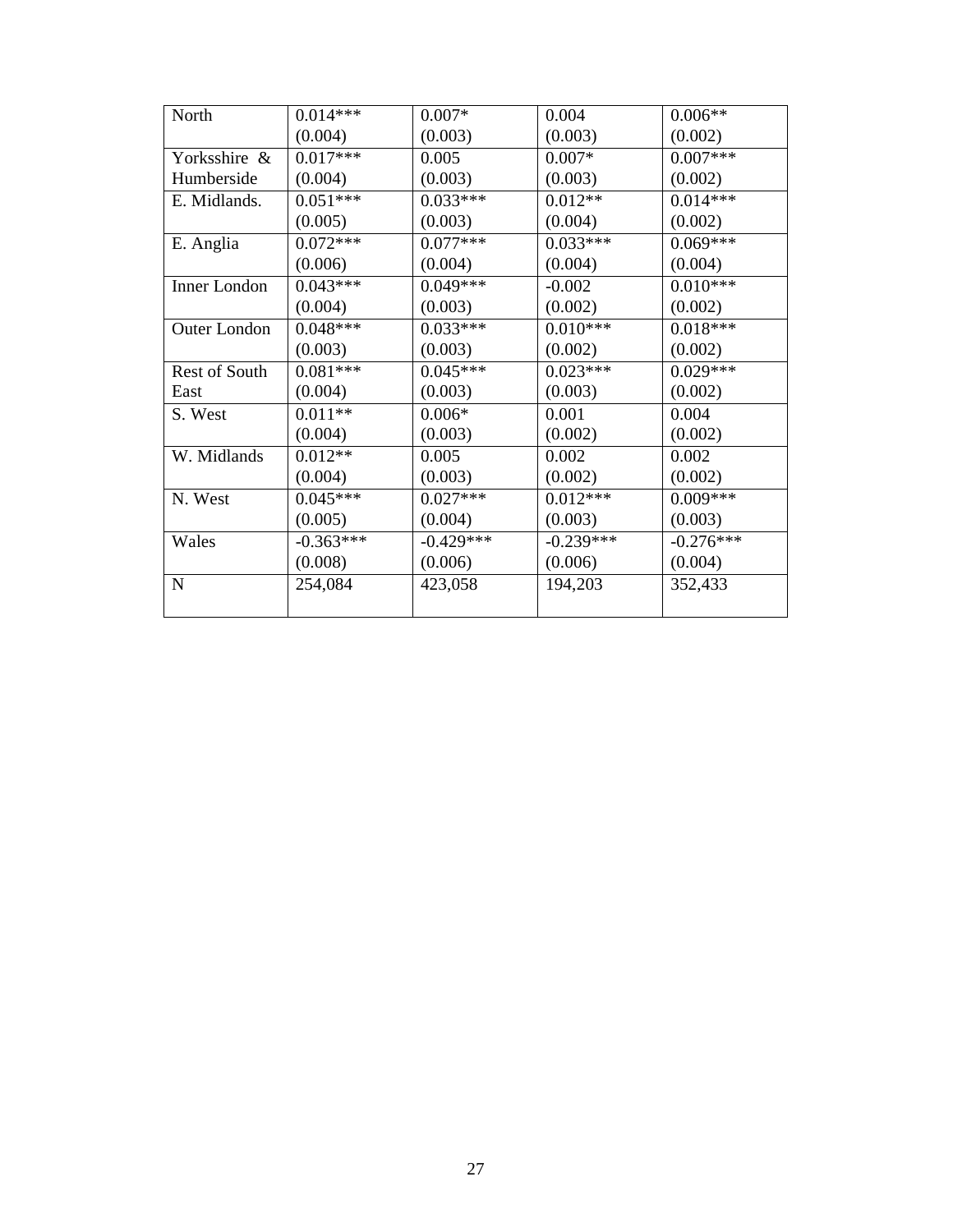|                                | White   | <b>Black</b> | Indian  | Pakistani/<br><b>Bangladeshi</b> | <b>Chinese</b> | <b>Other</b> |
|--------------------------------|---------|--------------|---------|----------------------------------|----------------|--------------|
| Differential                   | 0.30    | 3.34         | $-2.31$ | $-0.17$                          | $-7.48$        | 2.65         |
| $(P_{01} - P_{91}) \times 100$ |         |              |         |                                  |                |              |
| Coefficients                   | $-0.36$ | 2.73         | $-0.97$ | 2.77                             | $-3.45$        | 3.10         |
| Characteristics                | 0.66    | 0.69         | $-1.35$ | $-2.94$                          | $-4.03$        | $-0.45$      |
| % of characteristics due to:   |         |              |         |                                  |                |              |
| Age                            | 61      | 122          | 13      | 26                               | 13             | 5            |
| Qualifications                 | $-30$   | 3            | 32      | 31                               | 49             | 23           |
| <b>Marital Status</b>          | $-10$   | $-1$         | 38      | 6                                | 34             | 71           |
| Children                       | $-9$    | 7            | 8       | 7                                | 8              | 21           |
| UK Born                        | 1       | -6           | 19      | 3                                | 8              | 19           |
| Illness                        | 6       | $-1$         | -6      | $-1$                             |                | $-33$        |
| <b>Housing Tenure</b>          | 71      | $-43$        | 10      | 25                               | $-7$           | $-28$        |
| Region                         | 11      | 19           | $-13$   | 3                                | $-7$           | 21           |
|                                |         |              |         |                                  |                |              |

### **Table 5(a) Timewise decomposition of the change in the self-employment probability by ethnic group: Males**

Note: Black refers to both Black Caribbean and Black African groups combined. The Pakistani and Bangladeshi groups have also been merged. Groups were merged to increase sample sizes as the decomposition procedure can be sensitive to missing cells in categorical variables.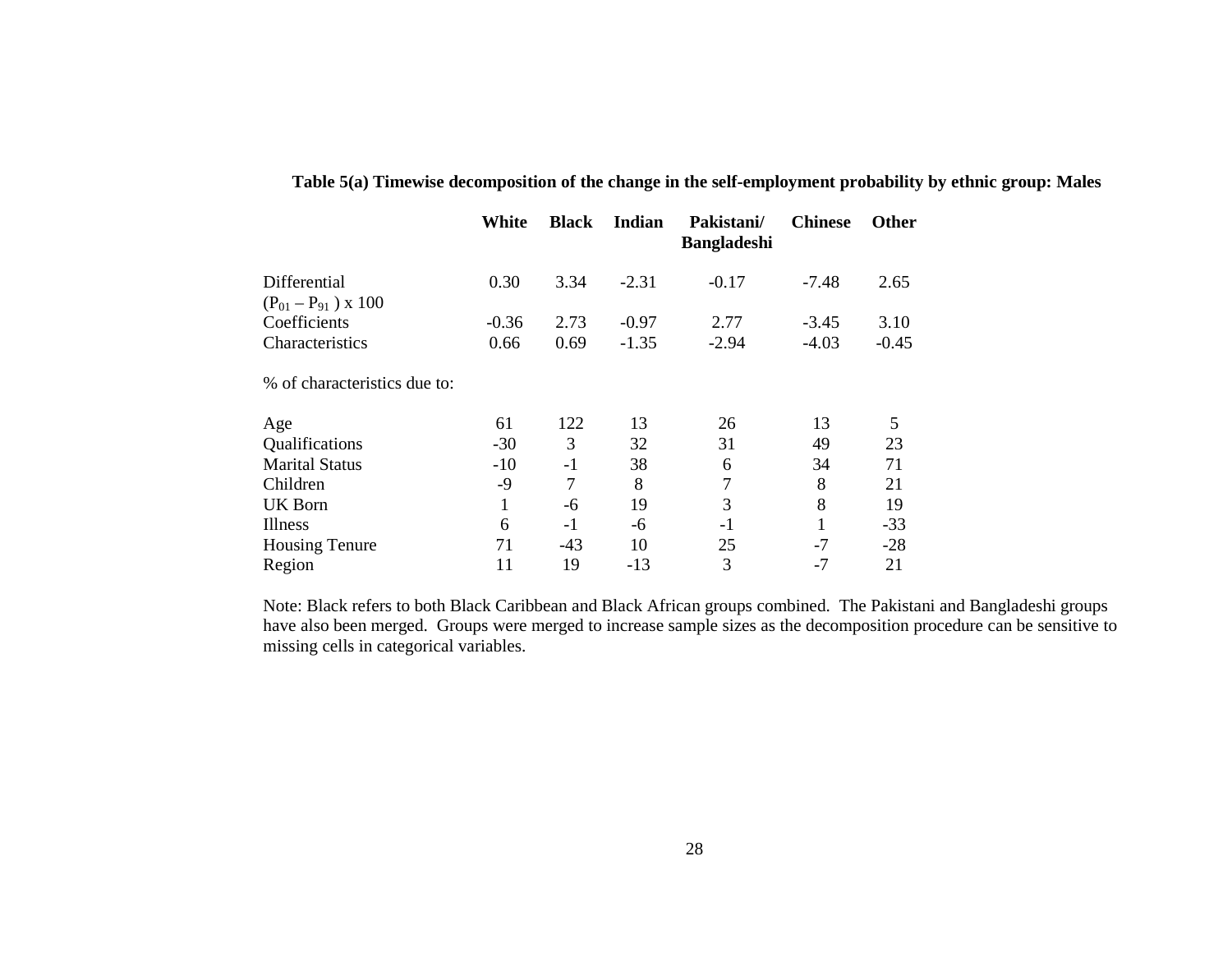|                                | White          | <b>Black</b> | Indian  | Pakistani/<br><b>Bangladeshi</b> | <b>Chinese</b> | Other |
|--------------------------------|----------------|--------------|---------|----------------------------------|----------------|-------|
| Differential                   | 1.31           | 1.28         | $-1.16$ | $-7.33$                          | $-2.43$        | 1.94  |
| $(P_{01} - P_{91}) \times 100$ |                |              |         |                                  |                |       |
| Coefficients                   | 0.74           | 1.04         | $-0.93$ | $-5.17$                          | 0.50           | 1.75  |
| Characteristics                | 0.57           | 0.23         | $-0.23$ | $-2.16$                          | $-2.93$        | 0.19  |
| % of characteristics due to:   |                |              |         |                                  |                |       |
| Age                            | 45             | 71           | $-28$   | 12                               | 12             | 70    |
| Qualifications                 | $\overline{4}$ | 36           | $-78$   | 11                               | 55             | 92    |
| <b>Marital Status</b>          | $-13$          | $-4$         | 105     | 8                                | 33             | $-60$ |
| Children                       | 7              | $\mathbf{1}$ | 44      | 1                                | 9              | $-23$ |
| <b>UK Born</b>                 | $\overline{2}$ | -6           | 123     | 31                               | 5              | $-16$ |
| Illness                        | 7              | 7            | $-33$   | $\theta$                         | $-4$           | 38    |
| <b>Housing Tenure</b>          | 43             | $-11$        | $-42$   | 22                               | $-13$          | 64    |
| Region                         | 5              | 7            | 9       | 16                               | 1              | $-65$ |
|                                |                |              |         |                                  |                |       |

**Table 5(b) Timewise decomposition of the change in the self-employment probability by ethnic group: Females** 

Note: See the note to Table 5(a).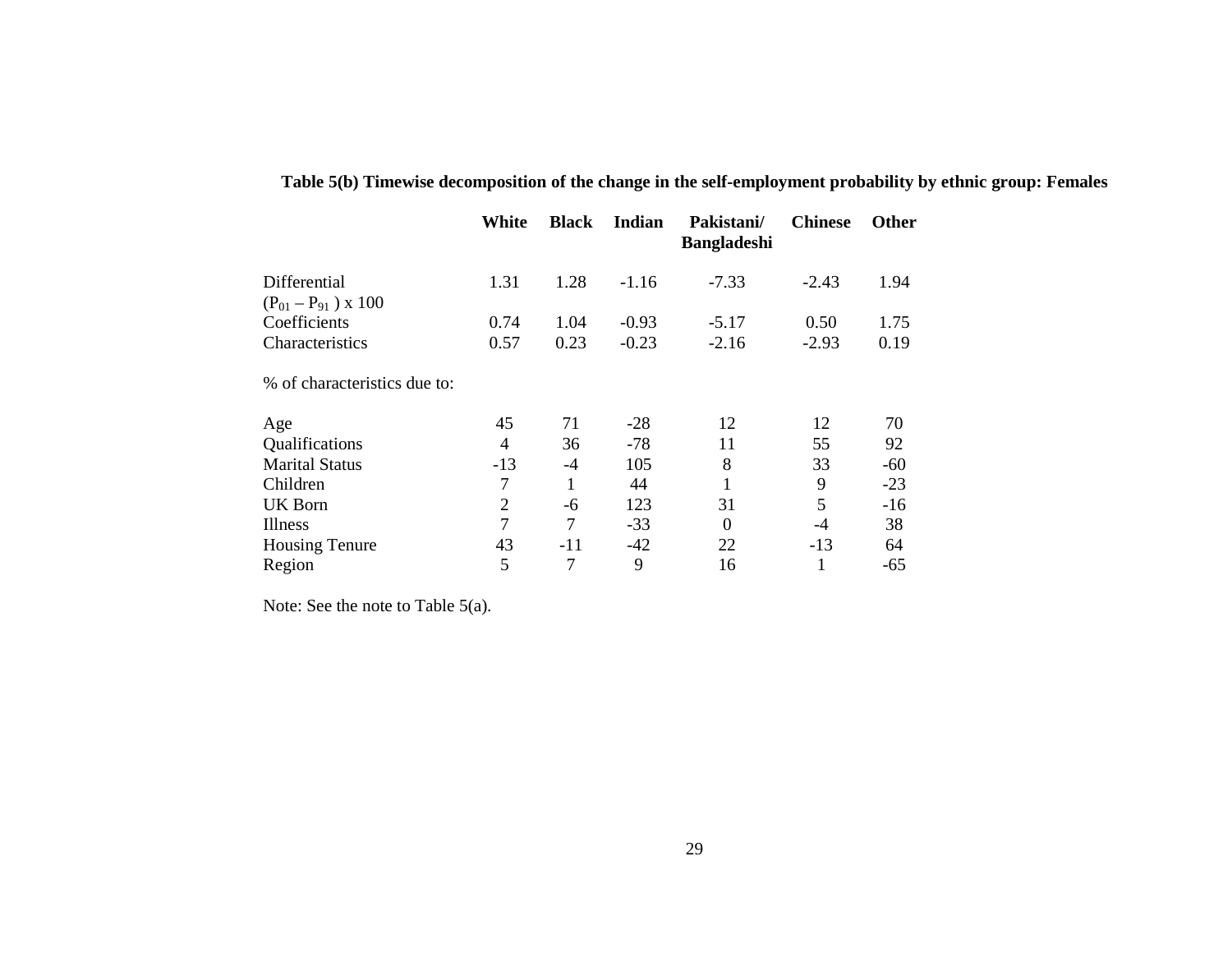## **Appendix**

(Note: All regressions also included regional dummies.)

|                | White       | <b>Black</b> | <b>Indian</b> | Pak./       | <b>Chinese</b> | <b>Other</b> |
|----------------|-------------|--------------|---------------|-------------|----------------|--------------|
|                |             |              |               | Bang.       |                |              |
| Age 20-        | $0.121***$  |              | 0.101         | 0.105       |                | 0.059        |
| 24             | (0.008)     |              | (0.075)       | (0.080)     |                | (0.056)      |
| Age $25$ -     | $0.201***$  | $0.084**$    | $0.134*$      | $0.204**$   | 0.073          | 0.015        |
| 29             | (0.009)     | (0.037)      | (0.079)       | (0.086)     | (0.109)        | (0.046)      |
| Age 30-        | $0.218***$  | $0.141***$   | $0.204***$    | $0.307***$  | $0.197**$      | $0.086*$     |
| 44             | (0.007)     | (0.038)      | (0.068)       | (0.070)     | (0.093)        | (0.044)      |
| Age 45-        | $0.252***$  | $0.109***$   | $0.224***$    | $0.290***$  | $0.279**$      | $0.133**$    |
| 59             | (0.008)     | (0.042)      | (0.083)       | (0.087)     | (0.110)        | (0.062)      |
| Age 60-        | $0.277***$  | 0.090        | 0.157         | $0.210*$    | 0.162          |              |
| 65             | (0.011)     | (0.064)      | (0.102)       | (0.126)     | (0.164)        |              |
| High           | $-0.063***$ | $-0.005$     | $-0.020$      | $-0.064**$  | $-0.252***$    | $-0.050***$  |
| Quals          | (0.002)     | (0.015)      | (0.016)       | (0.027)     | (0.038)        | (0.014)      |
| Single         | $-0.038***$ | $-0.014$     | 0.068         | $-0.032$    | $-0.198*$      | $-0.085***$  |
|                | (0.003)     | (0.023)      | (0.066)       | (0.091)     | (0.109)        | (0.031)      |
| Married        | $-0.027***$ | $-0.016$     | $0.092**$     | 0.000       | $-0.033$       | $-0.037$     |
|                | (0.003)     | (0.022)      | (0.047)       | (0.091)     | (0.123)        | (0.035)      |
| Dep.           | $0.030***$  | $0.045***$   | $0.054***$    | 0.038       | 0.018          | 0.015        |
| Children       | (0.002)     | (0.014)      | (0.016)       | (0.026)     | (0.046)        | (0.016)      |
| <b>UK Born</b> | $-0.011***$ | 0.006        | $-0.006$      | $-0.005$    | $-0.106$       | 0.028        |
|                | (0.004)     | (0.019)      | (0.027)       | (0.037)     | (0.085)        | (0.019)      |
| Long           | $-0.000$    | 0.020        | $0.076*$      | $-0.043$    | $-0.062$       | 0.076        |
| term ill       | (0.004)     | (0.031)      | (0.042)       | (0.041)     | (0.132)        | (0.049)      |
| Owns,          | $-0.056***$ | 0.003        | $-0.026$      | 0.023       | $-0.061$       | $-0.012$     |
| mortgage       | (0.002)     | (0.020)      | (0.021)       | (0.028)     | (0.062)        | (0.028)      |
| Social         | $-0.108***$ | $-0.025$     | $-0.105***$   | $-0.093***$ | $-0.210***$    | $-0.089***$  |
| Renter         | (0.002)     | (0.021)      | (0.029)       | (0.036)     | (0.059)        | (0.020)      |
| Other          | $-0.040**$  | $-0.029$     | 0.017         | $-0.059$    | $-0.166***$    | $-0.068***$  |
| Renter         | (0.003)     | (0.023)      | (0.035)       | (0.039)     | (0.061)        | (0.024)      |
| $\overline{N}$ | 243,231     | 2,523        | 3,727         | 1,777       | 632            | 2,194        |
|                |             |              |               |             |                |              |

### **Separate Regressions for 1991: Males**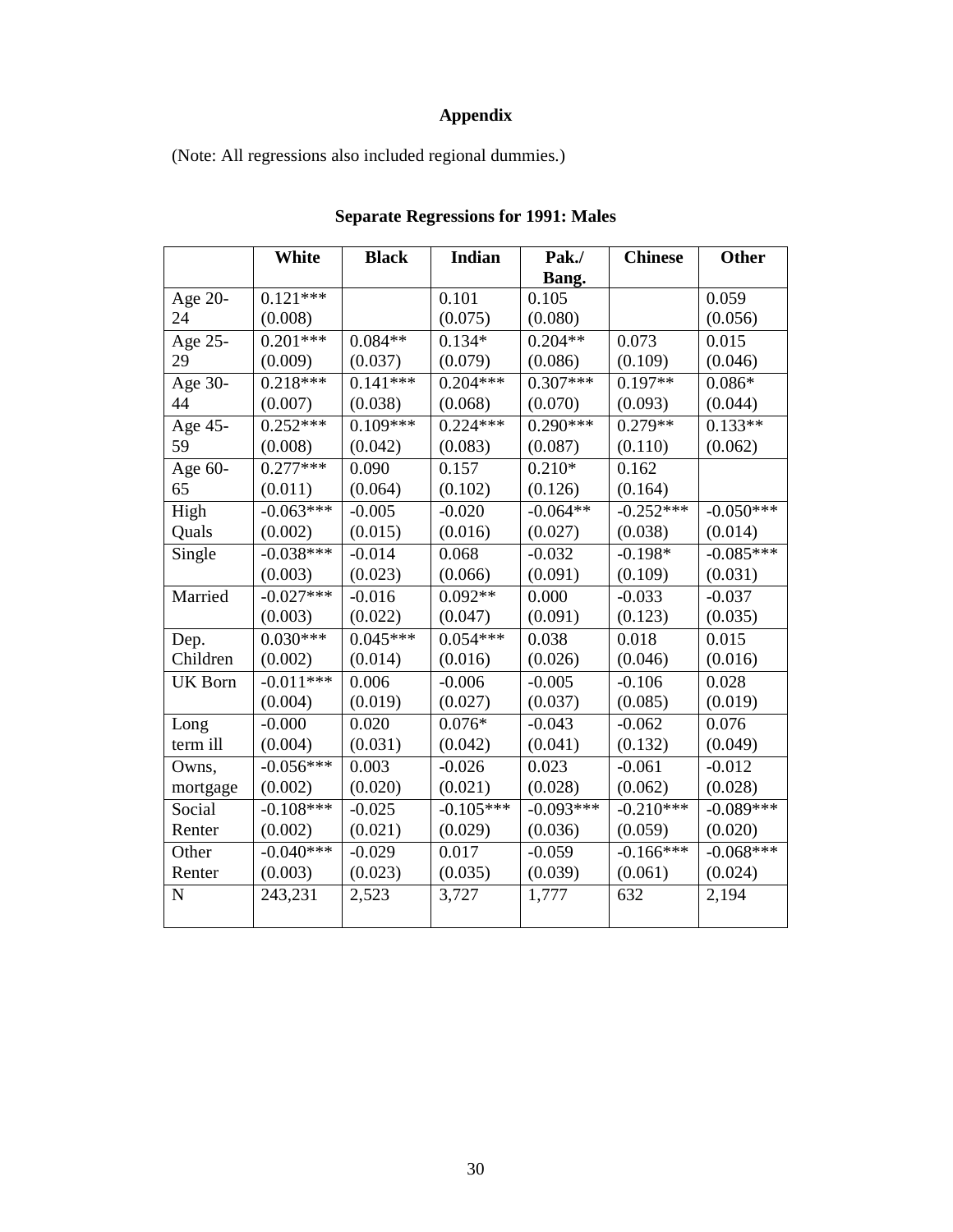|                | White       | <b>Black</b> | Indian      | Pak./       | <b>Chinese</b> | Other       |
|----------------|-------------|--------------|-------------|-------------|----------------|-------------|
|                |             |              |             | Bang.       |                |             |
| Age 20-        | $0.118***$  |              | $0.199***$  | $0.115**$   |                | $-0.035*$   |
| 24             | (0.007)     |              | (0.077)     | (0.049)     |                | (0.021)     |
| Age 25-        | $0.218***$  | 0.049        | $0.319***$  | $0.253***$  | $0.349***$     | 0.003       |
| 29             | (0.008)     | (0.030)      | (0.077)     | (0.052)     | (0.090)        | (0.022)     |
| Age 30-        | $0.270***$  | $0.130***$   | $0.341***$  | $0.310***$  | $0.416***$     | $0.073***$  |
| 44             | (0.006)     | (0.019)      | (0.060)     | (0.043)     | (0.063)        | (0.020)     |
| Age 45-        | $0.352***$  | $0.171***$   | $0.468***$  | $0.451***$  | $0.502***$     | $0.106***$  |
| 59             | (0.007)     | (0.033)      | (0.071)     | (0.053)     | (0.079)        | (0.026)     |
| Age 60-        | $0.472***$  | $0.169***$   | $0.549***$  | $0.518***$  | $0.683***$     |             |
| 65             | (0.009)     | (0.046)      | (0.075)     | (0.060)     | (0.061)        |             |
| High           | $-0.038***$ | $-0.004$     | $-0.028***$ | $-0.072***$ | $-0.182***$    | $-0.015$    |
| Quals          | (0.001)     | (0.009)      | (0.010)     | (0.013)     | (0.021)        | (0.009)     |
| Single         | $-0.024***$ | $-0.028$     | $-0.040$    | $-0.044$    | $-0.112**$     | $-0.074***$ |
|                | (0.002)     | (0.017)      | (0.030)     | (0.045)     | (0.053)        | (0.020)     |
| Married        | $-0.014***$ | $-0.017$     | 0.032       | 0.002       | 0.008          | $-0.028$    |
|                | (0.002)     | (0.016)      | (0.027)     | (0.045)     | (0.052)        | (0.020)     |
| Dep.           | $0.024***$  | 0.011        | $-0.010$    | 0.015       | $0.063**$      | $0.019*$    |
| Children       | (0.001)     | (0.010)      | (0.010)     | (0.013)     | (0.026)        | (0.010)     |
| <b>UK Born</b> | $-0.009***$ | $-0.024**$   | $-0.011$    | $-0.004$    | $-0.011$       | $-0.026**$  |
|                | (0.003)     | (0.010)      | (0.012)     | (0.016)     | (0.036)        | (0.011)     |
| Long           | $0.014***$  | $-0.018$     | 0.022       | 0.026       | $-0.012$       | $0.062***$  |
| term ill       | (0.002)     | (0.017)      | (0.018)     | (0.023)     | (0.050)        | (0.021)     |
| Owns,          | $-0.050***$ | $-0.002$     | $-0.013$    | 0.012       | $-0.007$       | $-0.056***$ |
| mortgage       | (0.002)     | (0.016)      | (0.011)     | (0.015)     | (0.029)        | (0.013)     |
| Social         | $-0.080***$ | $-0.037**$   | $-0.067***$ | $-0.062***$ | $-0.156***$    | $-0.080***$ |
| Renter         | (0.002)     | (0.015)      | (0.019)     | (0.018)     | (0.029)        | (0.012)     |
| Other          | $-0.026***$ | $-0.038**$   | $-0.075***$ | $-0.046**$  | 0.033          | $-0.086***$ |
| Renter         | (0.002)     | (0.015)      | (0.014)     | (0.019)     | (0.038)        | (0.012)     |
| $\mathbf N$    | 395,175     | 6,268        | 7,940       | 5,483       | 1,636          | 6,456       |
|                |             |              |             |             |                |             |

**Separate Regressions for 2001: Males**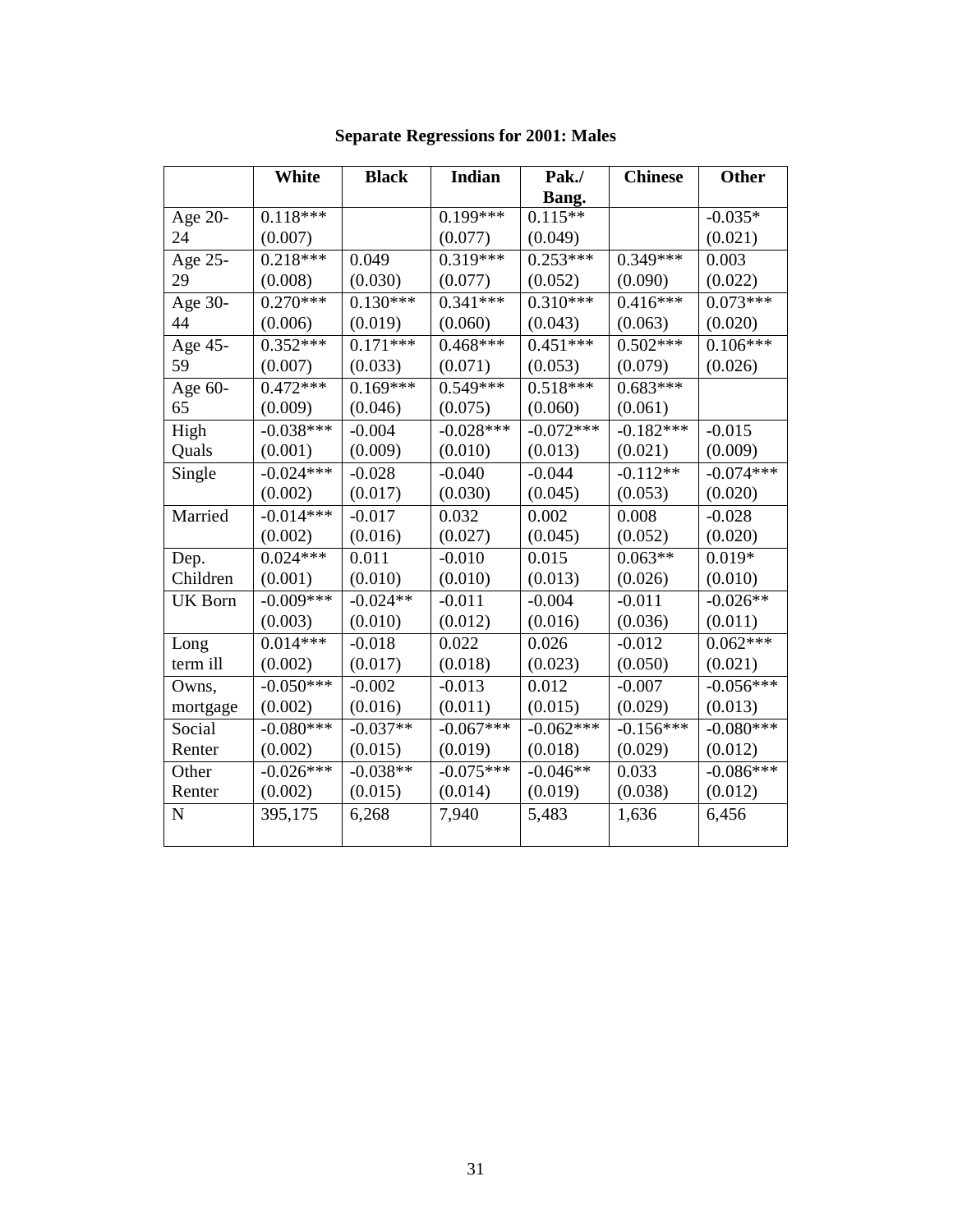|                | <b>White</b> | <b>Black</b> | Indian     | Pak./      | <b>Chinese</b> | <b>Other</b> |
|----------------|--------------|--------------|------------|------------|----------------|--------------|
|                |              |              |            | Bang.      |                |              |
| Age 20-        | $0.062***$   | $-0.015$     | $-0.041*$  | $-0.068$   | $-0.031$       | $-0.015$     |
| 24             | (0.008)      | (0.009)      | (0.022)    | (0.046)    | (0.078)        | (0.028)      |
| Age 25-        | $0.113***$   | $-0.016$     |            | 0.082      |                | 0.004        |
| 29             | (0.010)      | (0.011)      |            | (0.088)    |                | (0.035)      |
| Age 30-        | $0.115***$   | $-0.005$     | $0.057***$ | 0.073      | 0.082          | 0.011        |
| 44             | (0.007)      | (0.016)      | (0.018)    | (0.069)    | (0.051)        | (0.034)      |
| Age 45-        | $0.138***$   | $-0.022*$    | $0.053*$   | 0.164      | 0.009          | $-0.013$     |
| 59             | (0.009)      | (0.013)      | (0.027)    | (0.107)    | (0.062)        | (0.030)      |
| High           | $-0.004***$  | 0.002        | 0.018      | $-0.064**$ | $-0.136***$    | 0.011        |
| Quals          | (0.001)      | (0.006)      | (0.018)    | (0.032)    | (0.032)        | (0.012)      |
| Single         | 0.003        | 0.008        | $-0.016$   | 0.017      | $-0.150***$    | $-0.029$     |
|                | (0.002)      | (0.012)      | (0.032)    | (0.107)    | (0.055)        | (0.018)      |
| Married        | $0.006***$   | $0.021*$     | 0.039      | 0.093      | $-0.048$       | $-0.007$     |
|                | (0.002)      | (0.012)      | (0.024)    | (0.083)    | (0.068)        | (0.018)      |
| Dep.           | $0.017***$   | $-0.001$     | $0.037***$ | $0.065**$  | $0.091**$      | $-0.009$     |
| Children       | (0.001)      | (0.006)      | (0.014)    | (0.032)    | (0.036)        | (0.010)      |
| <b>UK Born</b> | $-0.015***$  | $-0.002$     | 0.005      | $-0.008$   | $-0.052$       | $-0.022*$    |
|                | (0.003)      | (0.007)      | (0.022)    | (0.042)    | (0.054)        | (0.012)      |
| Long           | $0.009***$   | 0.020        | 0.070      |            | $-0.026$       | 0.052        |
| term ill       | (0.003)      | (0.019)      | (0.044)    |            | (0.090)        | (0.037)      |
| Owns,          | $-0.015***$  | $-0.010$     | 0.021      | $0.066*$   | $-0.089*$      | $-0.016$     |
| mortgage       | (0.002)      | (0.010)      | (0.016)    | (0.038)    | (0.047)        | (0.018)      |
| Social         | $-0.046***$  | $-0.014*$    | $-0.000$   | $-0.031$   | $-0.141***$    | $-0.024$     |
| Renter         | (0.001)      | (0.008)      | (0.035)    | (0.061)    | (0.027)        | (0.015)      |
| Other          | $0.004*$     | 0.022        | $0.127***$ | 0.014      | $-0.111***$    | $-0.030**$   |
| Renter         | (0.002)      | (0.021)      | (0.045)    | (0.087)    | (0.034)        | (0.013)      |
| $\mathbf N$    | 186,172      | 2,610        | 2,621      | 494        | 543            | 1,763        |
|                |              |              |            |            |                |              |

## **Separate Regressions for 1991: Females**